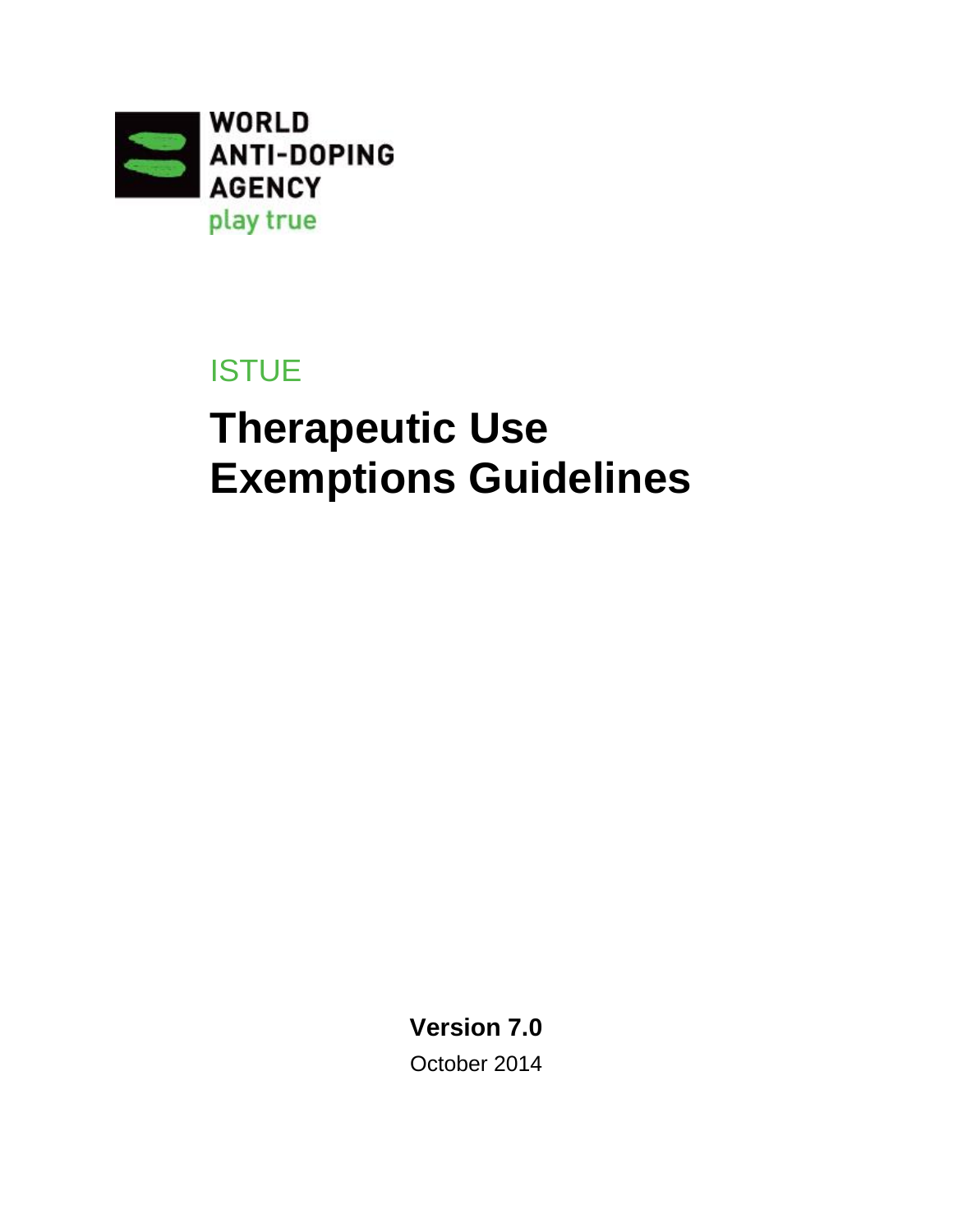# **Table of Contents**

| 1.0 |       |  |  |  |  |
|-----|-------|--|--|--|--|
| 1.1 |       |  |  |  |  |
| 1.2 |       |  |  |  |  |
|     | 1.2.1 |  |  |  |  |
|     | 1.2.2 |  |  |  |  |
|     | 1.2.3 |  |  |  |  |
| 2.0 |       |  |  |  |  |
| 3.0 |       |  |  |  |  |
| 3.1 |       |  |  |  |  |
|     | 3.1.1 |  |  |  |  |
|     | 3.1.2 |  |  |  |  |
| 3.2 |       |  |  |  |  |
| 3.3 |       |  |  |  |  |
| 3.4 |       |  |  |  |  |
| 3.5 |       |  |  |  |  |
| 3.6 |       |  |  |  |  |
| 3.7 |       |  |  |  |  |
| 3.8 |       |  |  |  |  |
| 4.0 |       |  |  |  |  |
| 5.0 |       |  |  |  |  |
| 5.1 |       |  |  |  |  |
| 5.2 |       |  |  |  |  |
| 6.0 |       |  |  |  |  |
| 6.1 |       |  |  |  |  |
| 6.2 |       |  |  |  |  |
| 6.3 |       |  |  |  |  |
| 7.0 |       |  |  |  |  |
| 7.1 |       |  |  |  |  |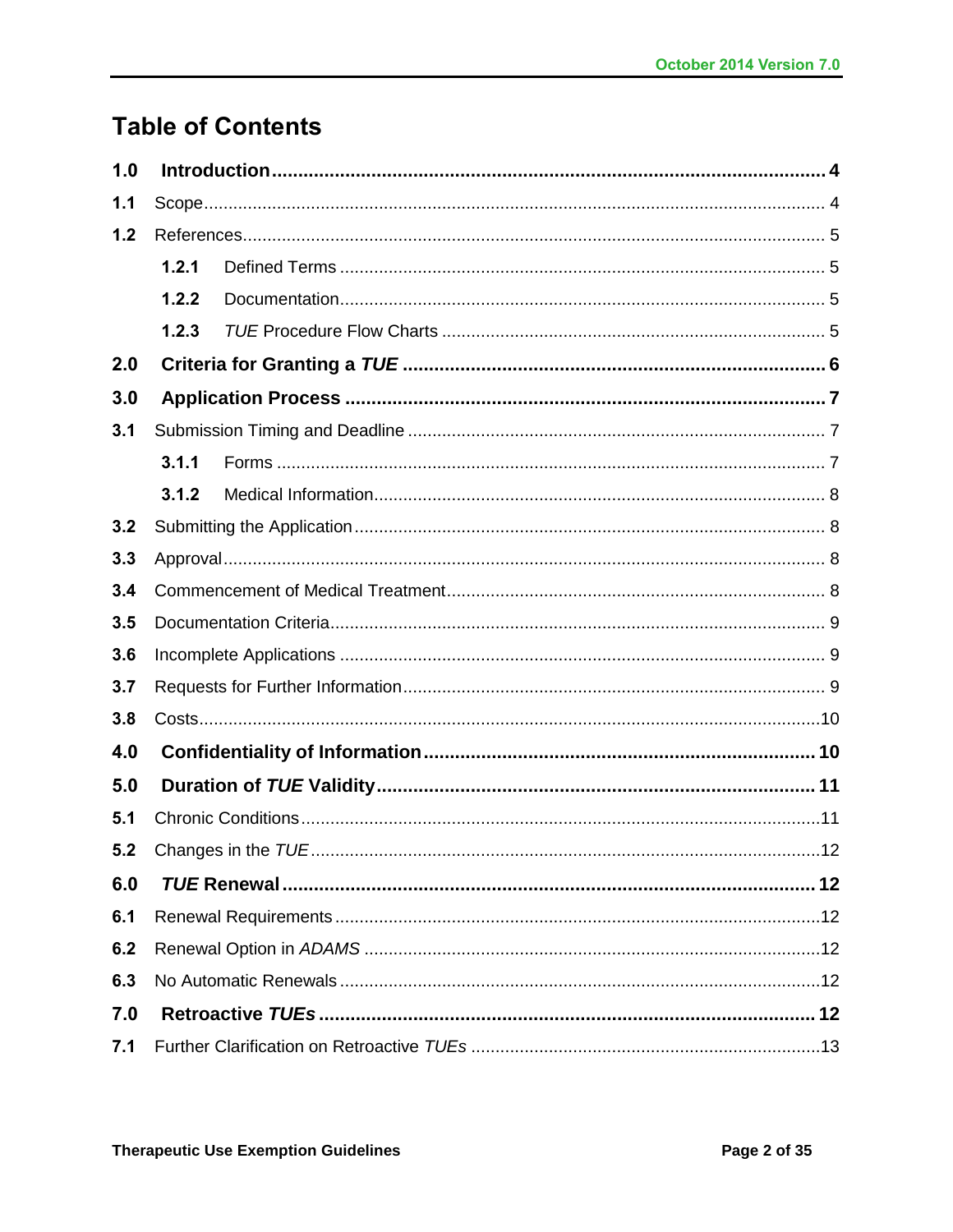| 8.0  |        |  |  |  |
|------|--------|--|--|--|
| 8.1  |        |  |  |  |
|      | 8.1.1  |  |  |  |
|      | 8.1.2  |  |  |  |
|      | 8.1.3  |  |  |  |
| 8.2  |        |  |  |  |
| 9.0  |        |  |  |  |
| 10.0 |        |  |  |  |
|      | 10.1.1 |  |  |  |
| 10.2 |        |  |  |  |
|      | 10.2.1 |  |  |  |
| 11.0 |        |  |  |  |
| 11.1 |        |  |  |  |
| 11.2 |        |  |  |  |
| 11.3 |        |  |  |  |
| 12.0 |        |  |  |  |
| 12.1 |        |  |  |  |
| 12.2 |        |  |  |  |
| 12.3 |        |  |  |  |
| 13.0 |        |  |  |  |
| 13.1 |        |  |  |  |
| 13.2 |        |  |  |  |
| 13.3 |        |  |  |  |
| 13.4 |        |  |  |  |
| 13.5 |        |  |  |  |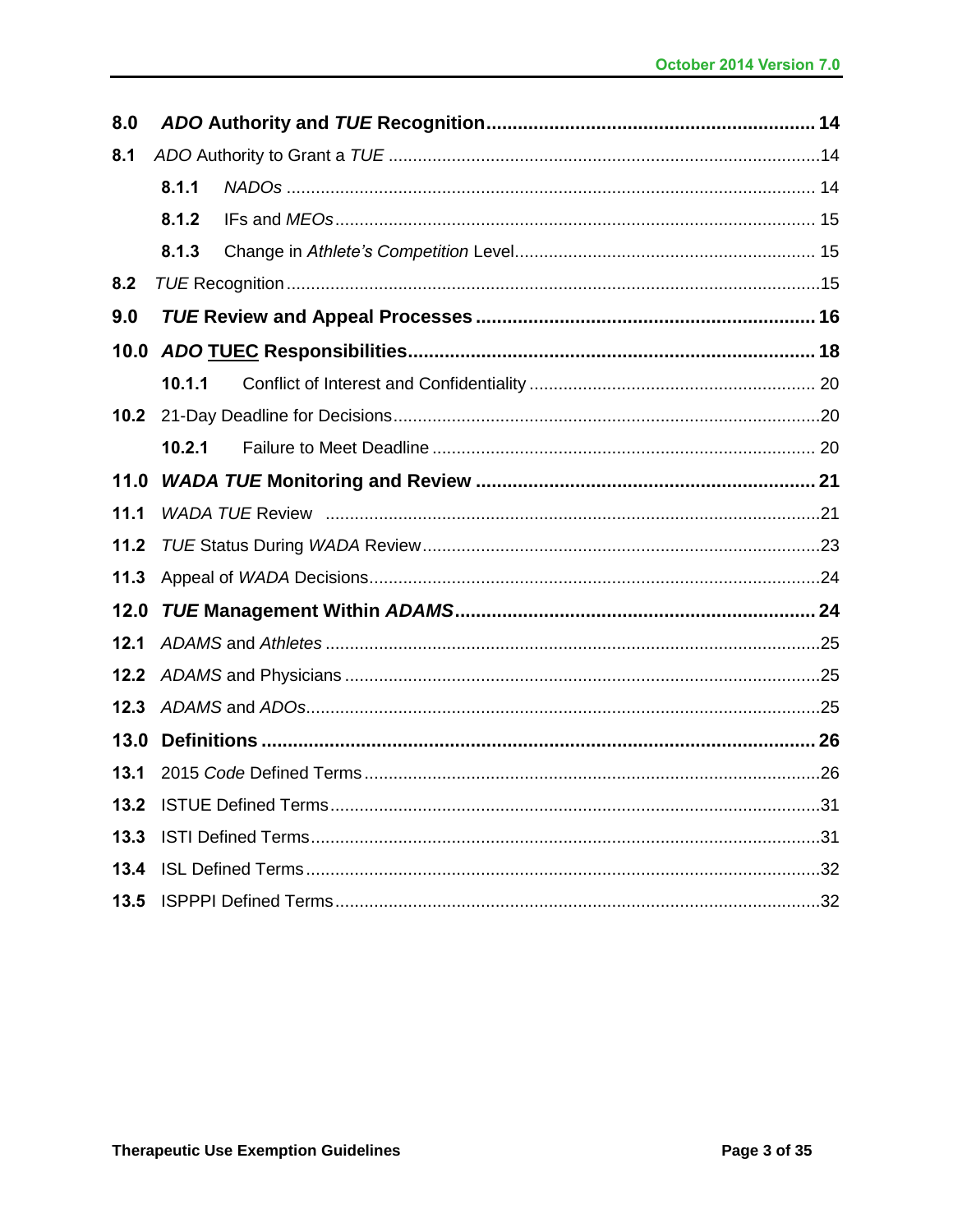# **1.0 Introduction**

The International Standard for Therapeutic Use Exemptions (ISTUE) was created with the understanding that, due to illness or medical condition, an *Athlete* may require the *Use* of medications or treatments on the World Anti-Doping Agency's (*WADA's*) *Prohibited List*.

The presence of a *Prohibited Substance* or its *Metabolites* or *Markers*, and/or the *Use* or *Attempted Use*, *Possession* or *Administration* or *Attempted Administration* of a *Prohibited Substance* or *Prohibited Method* shall not be considered an anti-doping rule violation (ADRV) if it is consistent with the provisions of a Therapeutic Use Exemption (*TUE*) granted in accordance with the ISTUE (*Code* Article 4.4.1).

A *TUE* is granted to an *Athlete* under narrow, well-defined conditions. The *TUE* enables the *Athlete* to take the necessary medication while competing in sport *Events*, without resulting in a doping offence.

The *Athlete* must have a well-documented medical condition, backed up by reliable, relevant and sufficient medical data (ISTUE Article 6.2) that demonstrates he/she meets the criteria for grant of a *TUE*. This mandatory documentation supports the *Athlete's TUE* application to his/her relevant *Anti-Doping Organization* (*ADO*).

# **1.1 Scope**

This *TUE* Guidelines document takes *ADOs* through the lifecycle of the *TUE*, starting with the criteria for granting a *TUE*.

The Guidelines bring forward key *ADO* responsibilities, including support of *Athletes* making *TUE* applications, recognition of *TUEs*, and communication of *TUE* decisions. Confidentiality provisions and *WADA's* role in the review of *TUE* decisions are also addressed.

These Guidelines are not mandatory, but are intended to give clarity and additional guidance to *Code* Article 4.4 and the ISTUE, each of which is mandatory.

*Code* Article 4.4 and the ISTUE prevail should any differences or ambiguities with the *TUE* Guidelines arise. The comments annotating various provisions of the ISTUE shall be used to interpret that *International Standard* (*IS*).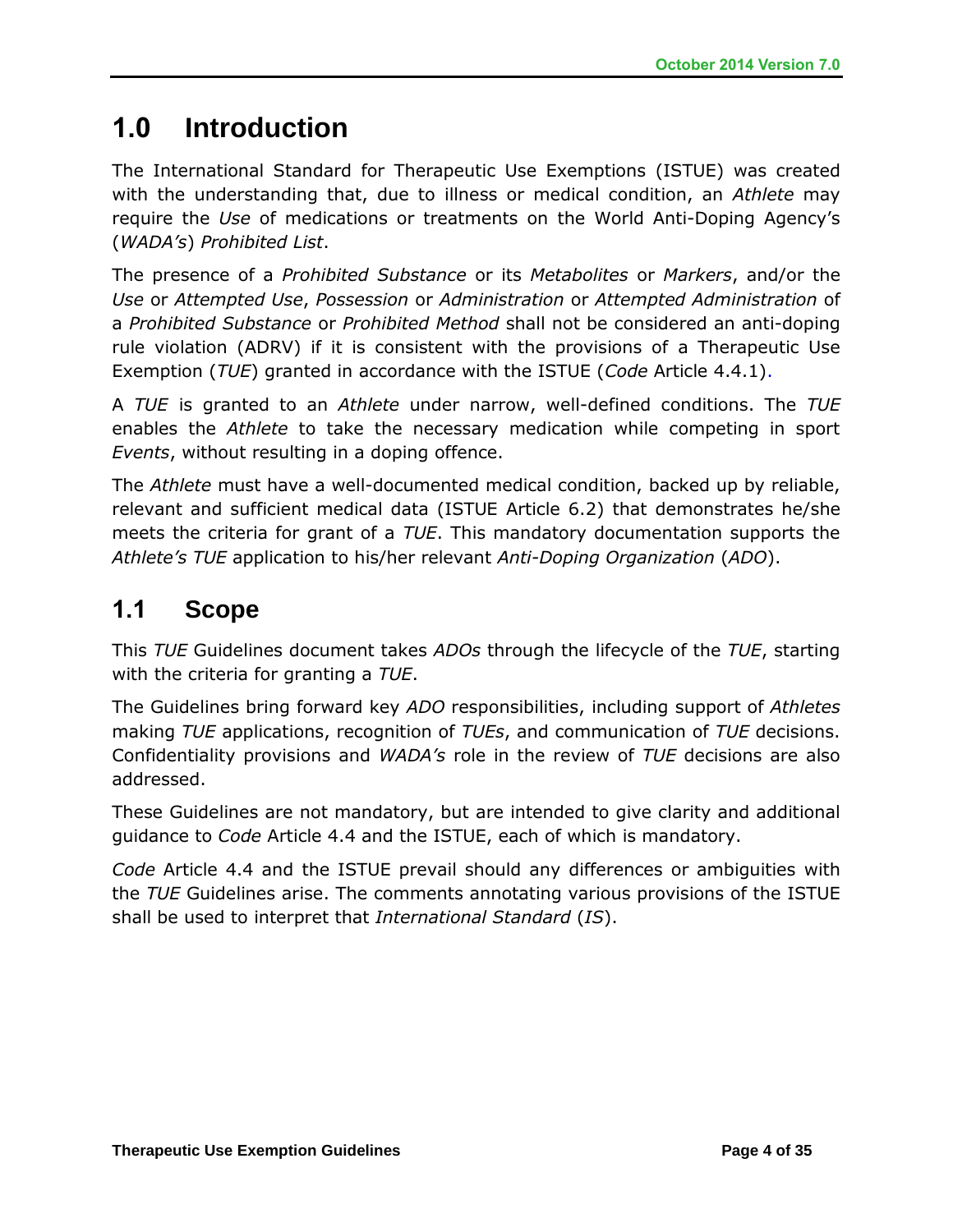## **1.2 References**

#### **1.2.1 Defined Terms**

These *TUE* Guidelines include defined terms from the *Code*, ISTUE*,* International Standard for Testing and Investigations (ISTI), International Standard for Laboratories (ISL) and the International Standard for the Protection of Privacy and Personal Information (ISPPPI). *Code* terms are written in italics. Terms from the *IS* are underlined.

These definitions are listed in Guidelines Section 13.

#### **1.2.2 Documentation**

The following are considered as main references for the *TUE*, all of which are available on *WADA's* Web site: www.wada-ama.org.

- 2015 World Anti-Doping Code
- International Standard for Therapeutic Use Exemptions
- Questions and Answers on Therapeutic Use Exemptions
- Medical Information to Support the Decisions of Therapeutic Use Exemption Committees (*TUE* Physician Guidelines)
- Results Management, Hearings and Decisions Guidelines

#### **1.2.3** *TUE* **Procedure Flow Charts**

The flow charts in Annex 1 visually represent *Code* Article 4.4 *TUE* procedures for:

- 1. *Athletes* who are not *International-Level Athletes*.
- 2. *International-Level Athletes*.
- 3. *Major Event Organizations* (*MEOs*) with their own requirements.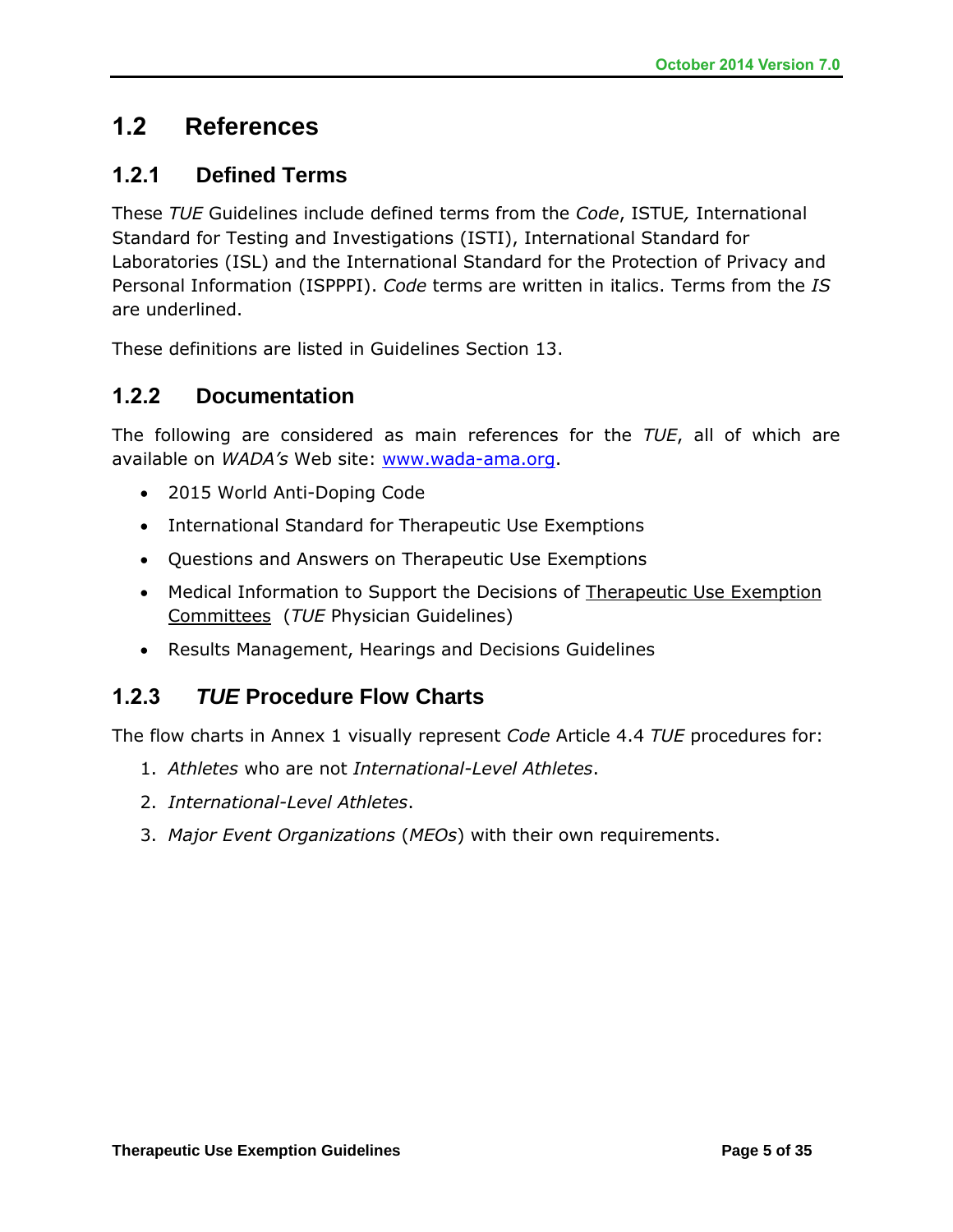# **2.0 Criteria for Granting a** *TUE*

An *Athlete* may be granted a *TUE* if (and only if) he/she can show that each of the following conditions is met:

- a. The *Prohibited Substance* or *Prohibited Method* in question is needed to treat an acute or chronic medical condition, such that the *Athlete* would experience a significant impairment to health if the *Prohibited Substance* or *Prohibited Method* were to be withheld (ISTUE Article 4.1(a)).
- b. The Therapeutic *Use* of the *Prohibited Substance* or *Prohibited Method* is highly unlikely to produce any additional enhancement of performance beyond what might be anticipated by a return to the *Athlete's* normal state of health following the treatment of the acute or chronic medical condition (ISTUE Article 4.1(b)).

Although there may be some enhancement of individual performance as a result of the efficacy of the treatment, nevertheless, such enhancement must not exceed the level of performance of the *Athlete* prior to the onset of his/her medical condition.

c. There is no reasonable Therapeutic alternative to the *Use* of the *Prohibited Substance* or *Prohibited Method* (ISTUE Article 4.1(c)).

Three points should be noted in relation to reasonable Therapeutic alternatives:

- Only valid and referenced medications are to be considered as alternatives.
- The definition of what is valid and referenced may vary from one country to another. These differences should be taken into account. For example, a medication may be registered in one country and not in another, or approval may be pending, etc.
- There may be instances where it is not medically appropriate to try the alternatives before *Using* the medication containing the *Prohibited Substance*. In these cases, the physician is to state why.
- d. The necessity for the *Use* of the *Prohibited Substance* or *Prohibited Method* is not due, wholly or in part, to prior *Use* (without a *TUE*) of a substance or method that was prohibited at the time of such *Use* (ISTUE Article 4.1 d).

*WADA* documents titled "Medical Information to Support the Decisions of TUECs" (*TUE* Physician Guidelines) assist physicians and *ADOs* in applying these criteria to particular medical conditions. These documents are available on *WADA's* Web site www.wada-ama-org.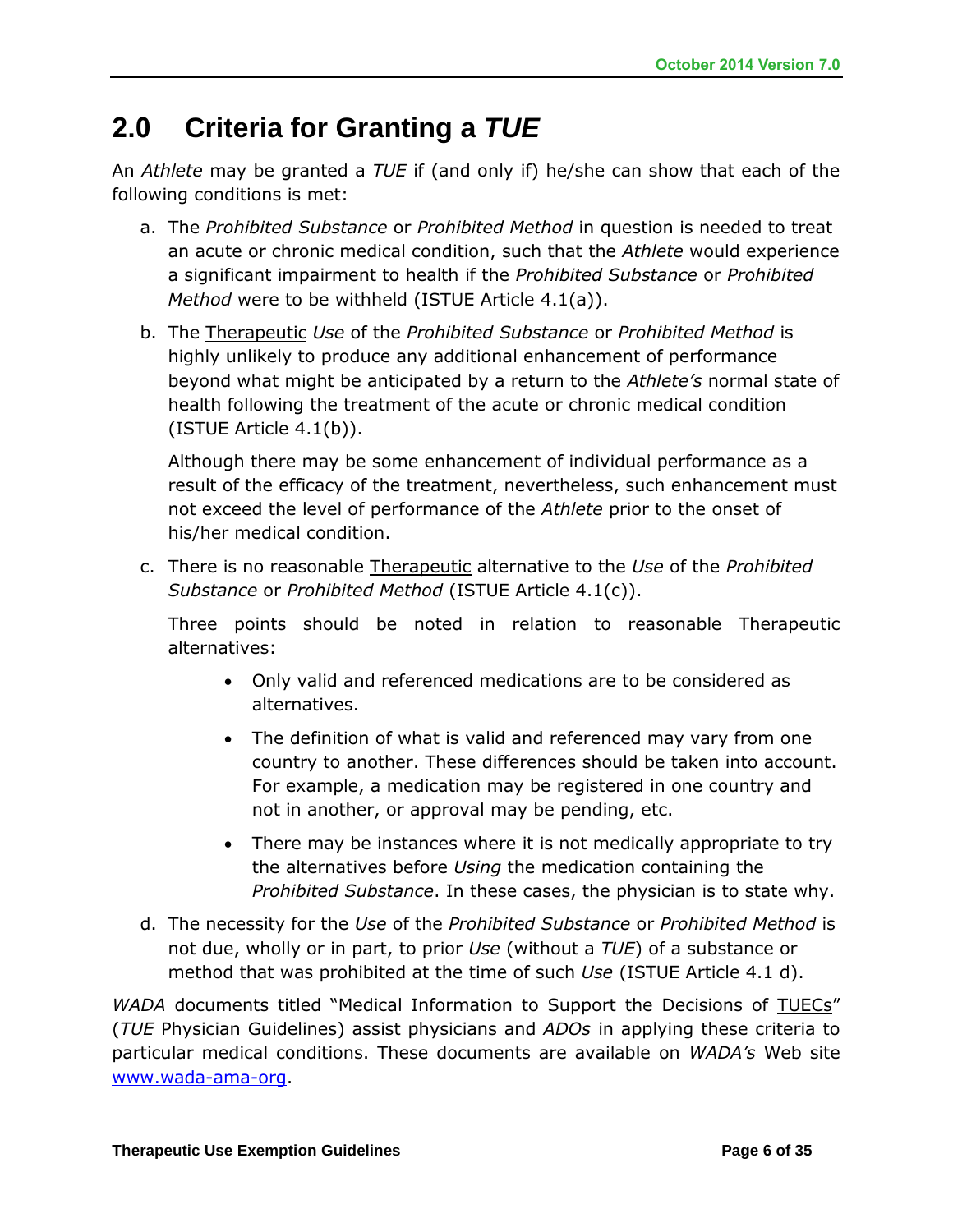# **3.0 Application Process**

A *TUE* is required for all treatments involving the *Use* of a *Prohibited Substance* or *Method* on the *Prohibited List*.

An *Athlete* must obtain a *TUE* prior to *Using* or *Possessing* the substance or method in question (ISTUE Article 4.2), unless one of the exceptions set out in ISTUE Article 4.3 applies. (Also see Guidelines Section 7.0 on Retroactive *TUEs*.)

## **3.1 Submission Timing and Deadline**

An *Athlete* who needs a *TUE* should **apply as soon as possible**.

- **For substances prohibited** *In-Competition* **only:** The *Athlete* should apply for a *TUE* at least 30 days before his/her next *Competition*, unless it is an emergency or exceptional situation (ISTUE Articles 4.3 and 6.1). If the *Athlete* knows he/she will be taking a substance on a long-term basis, even if it is only prohibited *In-Competition*, he/she should still apply as soon as possible to the appropriate *ADO*.
- **For substances prohibited at all times:** The *TUE* application must be submitted as soon as the medical condition requiring the *Use* of a *Prohibited Substance* or *Prohibited Methods* is diagnosed. If the condition is diagnosed before the *Athlete* becomes subject to anti-doping rules prohibiting the *Use of Prohibited Substances* and *Prohibited Methods*, he/she should submit a *TUE* application as soon as he/she becomes subject to those rules, unless he/she is one of those *Athletes* competing only at national level or below who is permitted by his/her *NADO* to apply (if necessary) for a retroactive *TUE* (ISTUE 4.3(c)).

#### **3.1.1 Forms**

All forms customized by *ADOs* should be in English or French, and any national language(s) that may be used. All copies of applications sent to *WADA* must be in English or French, or a translation into English or French must be provided (ISTUE Article 5.4).

*ADOs* must use the *TUE* application template provided in ISTUE Annex 2, adding their logo and contact details, and providing the form on their Web site for download by *Athletes*.

Additional requests for information may be added, but no sections or items may be removed (ISTUE Article 6.1). It is important that all requests for information stipulated by *WADA* remain on the forms.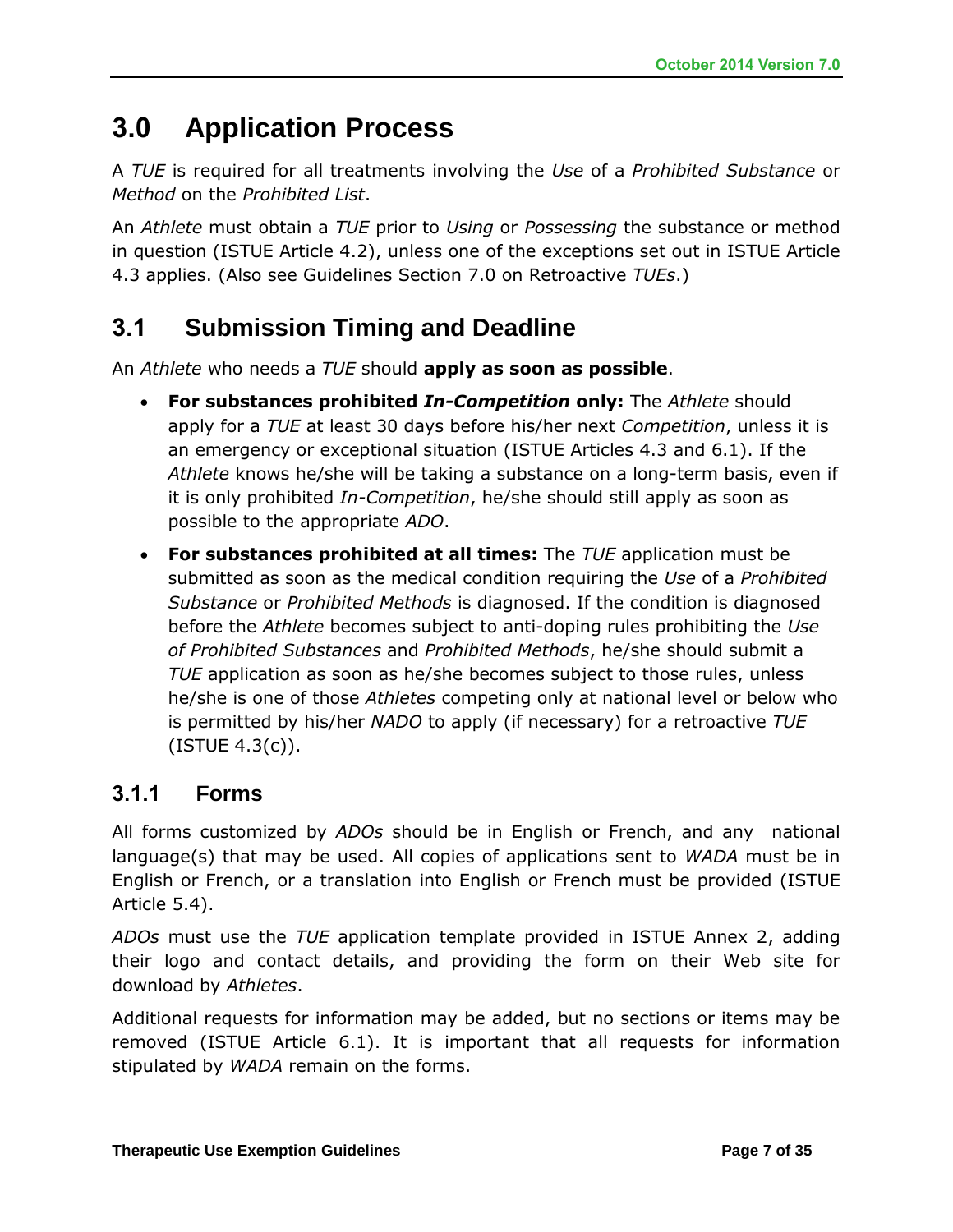#### **3.1.2 Medical Information**

All appropriate medical information necessary for the decision must be submitted in English or French. Files received by the *ADO* that are not in either English or French must be translated prior to being sent to *WADA*.

Note that it is not necessary to translate all the medical documents. However, a summary that explains the diagnosis and key elements of the clinical exams, medical tests and treatment plan is required.

## **3.2 Submitting the Application**

The *Athlete* applies to his/her *National Anti-Doping Organization* (*NADO*), International Federation (IF) or *MEO* as applicable (*Code* Article 4.4), using the *TUE* application form available for download on the *ADO's* Web site (ISTUE Article 6.1).

The *Athlete submits* his/her *TUE* application to the *ADO* via *WADA's* Anti-Doping Administration and Management System (*ADAMS*) or in paper format using the appropriate *TUE* form. In the latter case, the *ADO* then enters the information in *ADAMS*.

#### **3.3 Approval**

*TUE* applications are examined by the Therapeutic Use Exemption Committee (TUEC) of the relevant *ADO*.

TUEC decisions should normally be taken within 21 days of receipt of all of the necessary documentation, and should be communicated in writing to the *Athlete* by the relevant *ADO* (ISTUE Articles 6.7 and 6.8).

#### **3.4 Commencement of Medical Treatment**

The *TUE* is effective upon receipt of notification from the relevant *ADO* that the *TUE* has been granted.

*Athletes Using* the *Prohibited Substance* or *Prohibited Method* prior to receiving notification of *TUE* authorization do so at their own risk.

Such *Use* would constitute an **anti-doping rule violation in the event of denial of the** *TUE* **by the TUEC**. However, in situations of a true medical emergency, an *Athlete's* health should never be put in jeopardy for administrative reasons. See Guidelines Section 7.0 on Retroactive *TUEs*.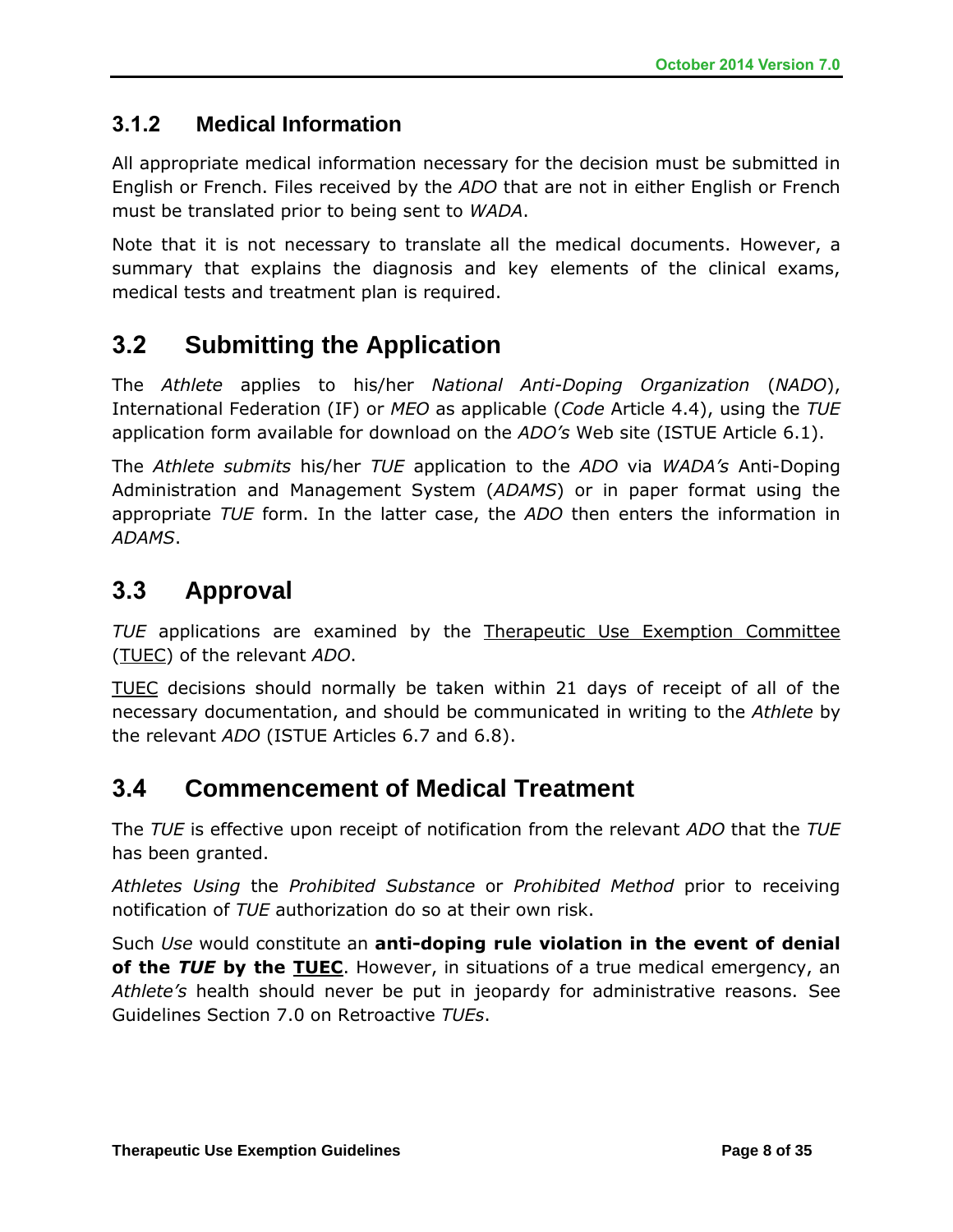## **3.5 Documentation Criteria**

A *TUE* application is deemed complete if it enables the *TUEC* to determine if the criteria set forth in the ISTUE are satisfied.

The following supporting documents must be attached to the completed *TUE*  application form:

- A **statement by an appropriately qualified physician**, attesting to the *Athlete's* diagnosis and need to *Use* the *Prohibited Substance* or *Prohibited Method* in question for **Therapeutic** reasons (ISTUE Article 6.2(a)); and
- A **comprehensive medical history**, including documentation from the original diagnosing physician(s) (where possible) and the results of all examinations, Laboratory investigations and imaging studies relevant to the application (ISTUE Article 6.2(b)).

See "Medical Information to Support the Decisions of TUECs" (*TUE* Physician Guidelines) for support documentation requirements.

*Athletes* should keep a complete copy of the *TUE* application form, and of all materials and information submitted in support of that application (ISTUE Article 6.3).

## **3.6 Incomplete Applications**

A *TUE* application will only be considered by the TUEC following the receipt of a properly completed application form, accompanied by all relevant documents. Incomplete applications will be returned to the *Athlete* for completion and resubmission (ISTUE Article 6.4).

## **3.7 Requests for Further Information**

The TUEC may request additional information, examinations or imaging studies, or other information from the *Athlete* or his/her physician, and/or involve other medical or scientific experts (ISTUE Article 6.5).

Similarly, in its *TUE* review, the *WADA* TUEC may request additional information from the *ADO* and/or the *Athlete*, including further studies, and/or involve other medical or scientific experts (ISTUE Articles 6.5 and 8.5). See Guidelines Section 12.1.

However, it should be noted that the *WADA* TUEC may reverse a granted *TUE* without requesting further information, and the *Athlete* would then have to re-apply for a *TUE* to the appropriate *ADO*.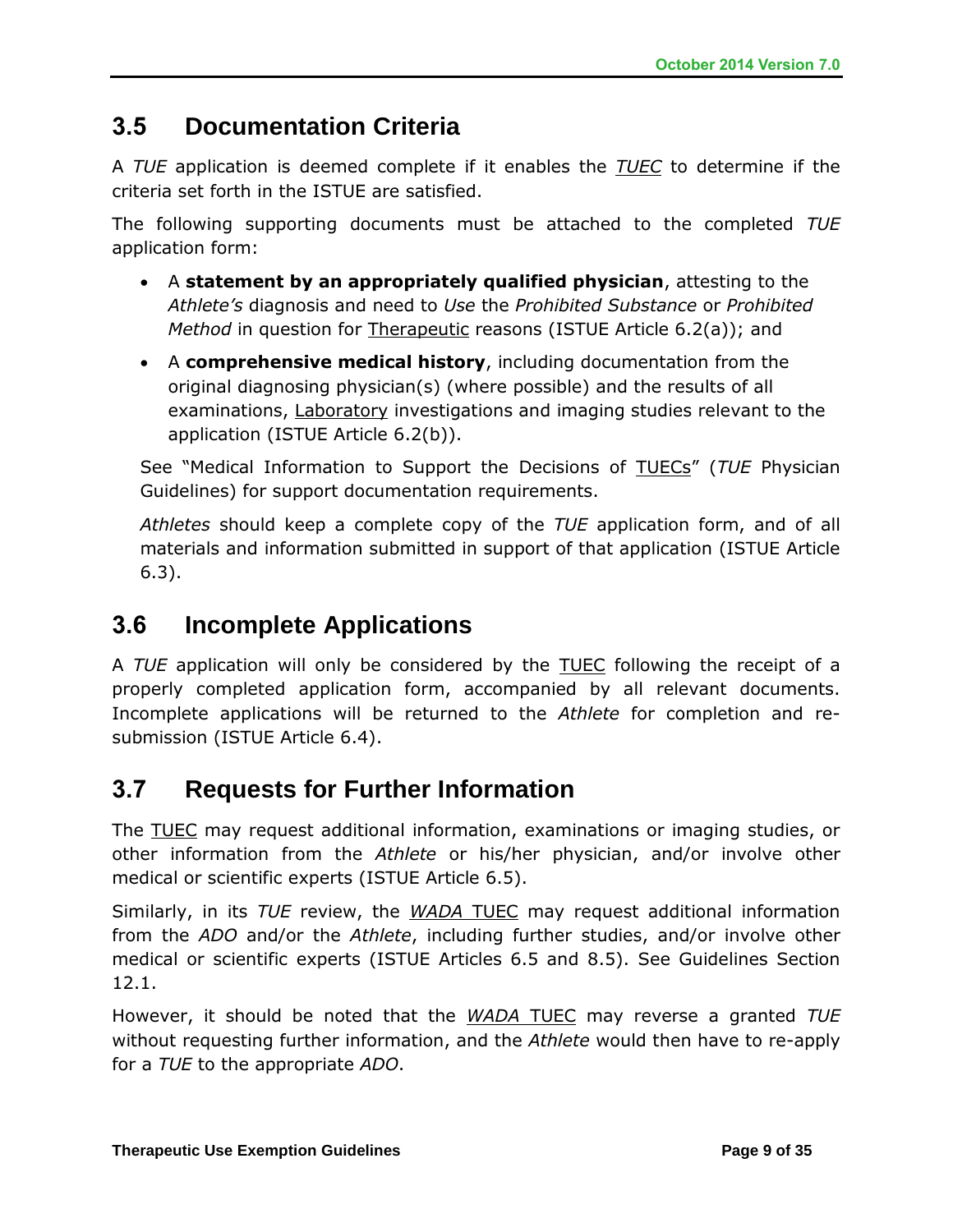#### **3.8 Costs**

The *Athlete* is responsible for all costs related to the *TUE* application, *TUE* recognition requests, and for any supplemental information required by the TUEC (ISTUE Article 6.6).

# **4.0 Confidentiality of Information**

Collection, storage, processing, disclosure, and retention of Personal Information by *ADOs* and *WADA* during the *TUE* process shall comply with ISPPPI criteria (ISTUE Article 9.1).

An *Athlete* applying for a *TUE* or for *TUE* recognition shall provide written consent for the following:

- a. Transmission of all information pertaining to the application to all TUEC members authorized to review the file and, as required, other independent medical or scientific experts, and to all necessary staff (including *WADA* staff) involved in the management, review or appeal of *TUE* applications;
- b. Release by the *Athlete's* physician(s) upon TUEC request of any health information deemed necessary by the **TUEC** to consider and determine the *Athlete's* application; and
- c. Decision on the application be made available to all *ADOs* with *Testing* Authority and/or Results Management Authority (RMA) over the *Athlete*.
- d. Storage and process of TUE-related information in *ADAMS* in strict respect of the ISPPPI.

Before collecting Personal Information or obtaining consent from an *Athlete*, the *ADO* shall communicate to the *Athlete* the information set out in ISPPPI Article 7.1.

*Athletes* applying for a *TUE* through *ADAMS* will be presented with the abovementioned consents within *ADAMS*.

*TUE* applications are managed according to the principles of strict medical confidentiality. TUEC members, independent experts and the relevant *ADO* staff shall conduct all activities relating to the process in strict confidence, and sign appropriate confidentiality agreements.

To revoke the TUEC's right to obtain any health information on his/her behalf, the *Athlete* shall notify his/her medical practitioner in writing. Upon revocation, the *Athlete's* application for a *TUE* or for recognition of an existing *TUE* will be considered withdrawn without approval/recognition granted.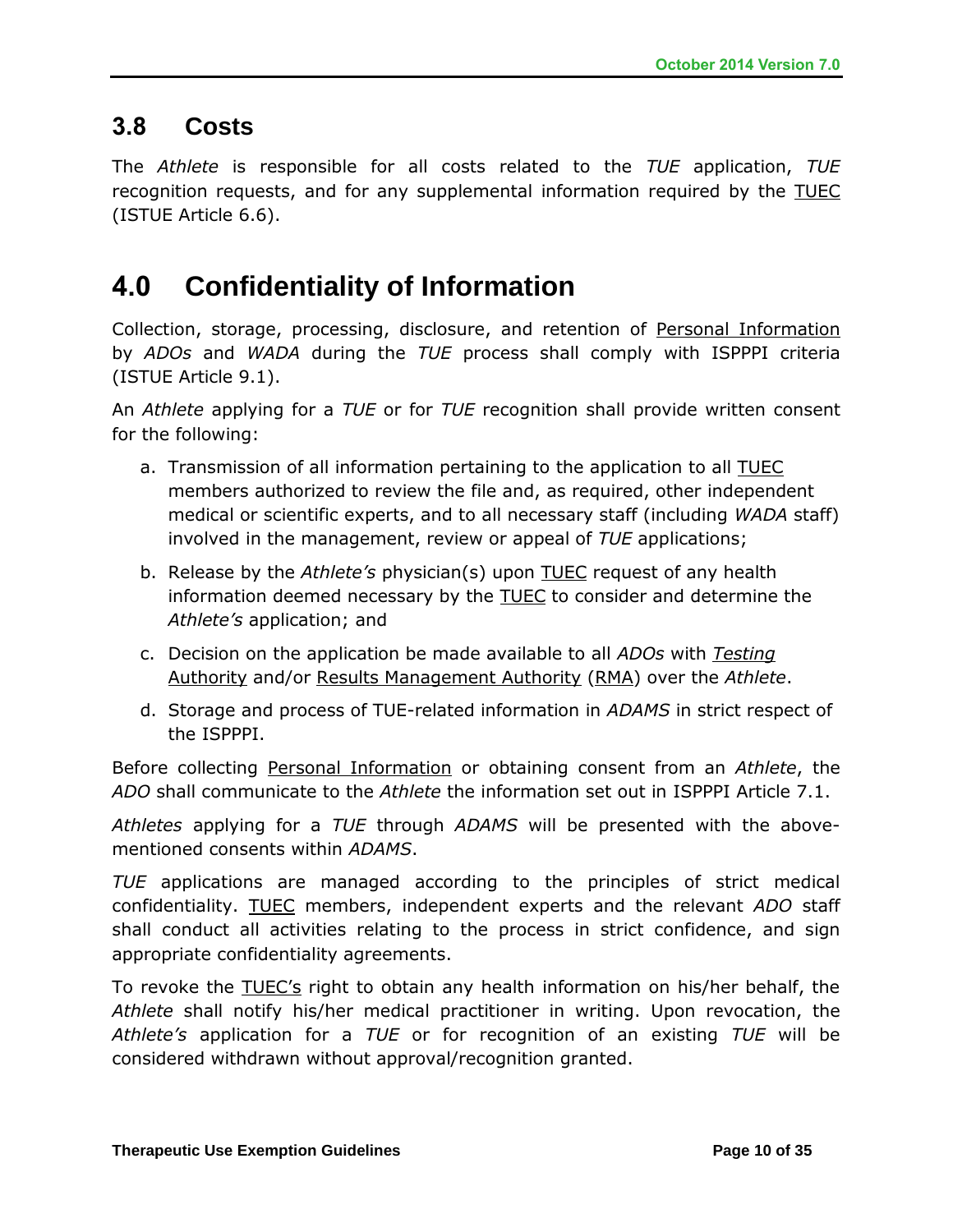Information submitted by an *Athlete* should only be used by *ADOs* for the purpose of evaluating a *TUE* request and in the context of potential ADRV investigations and procedures.

# **5.0 Duration of** *TUE* **Validity**

The TUEC assigns each *TUE* a start and end date, upon which the *TUE* expires automatically. If the *Athlete* needs to continue to *Use* the *Prohibited Substance* or *Prohibited Method* after the specified end date, he/she must apply for a new *TUE* well in advance, to allow sufficient time for a decision to be made on the application before the existing *TUE* expires (ISTUE Article 6.9).

For guidance on *TUE* duration, consult the *WADA* documents titled "Medical Information to Support the Decisions of TUECs" (*TUE* Physician Guidelines).

A *TUE* will be withdrawn prior to expiry if the *Athlete* does not promptly comply with any requirements or conditions imposed by the *ADO* granting the *TUE*. Alternatively, a *TUE* may be reversed upon review by *WADA* or on appeal (ISTUE Article 6.10).

An *MEO TUE* may only be granted for the duration of the *Event*. If the *Athlete* needs to continue to *Use* the *Prohibited Substance* or *Prohibited Method* in question after the *Event*, he/she must apply to his/her IF or *NADO* for a new *TUE* — unless he/she competes below national level, or competes only at national level and his/her *NADO* permits the making of retroactive applications (ISTUE Article 4.3).

## **5.1 Chronic Conditions**

A *TUE* for an otherwise *Prohibited Substance* or *Prohibited Method* will always be granted for a specific dose, frequency, method, route, and duration of *Administration*, even if the medical condition and the *Use* of the substance are chronic. When a potentially chronic medical condition is first diagnosed, it may be advisable to grant a *TUE* for a shorter period until the medical regime is stabilized. In certain situations, a (clearly defined) range of dosage may be acceptable.

For some chronic conditions, a *TUE* may be granted for a prolonged period. See "Medical Information to Support the Decisions of TUECs" (*TUE* Physician Guidelines). Nevertheless, independent of *TUE* requirements, the *Use* of the substance should be regularly monitored by a physician as part of good medical practice.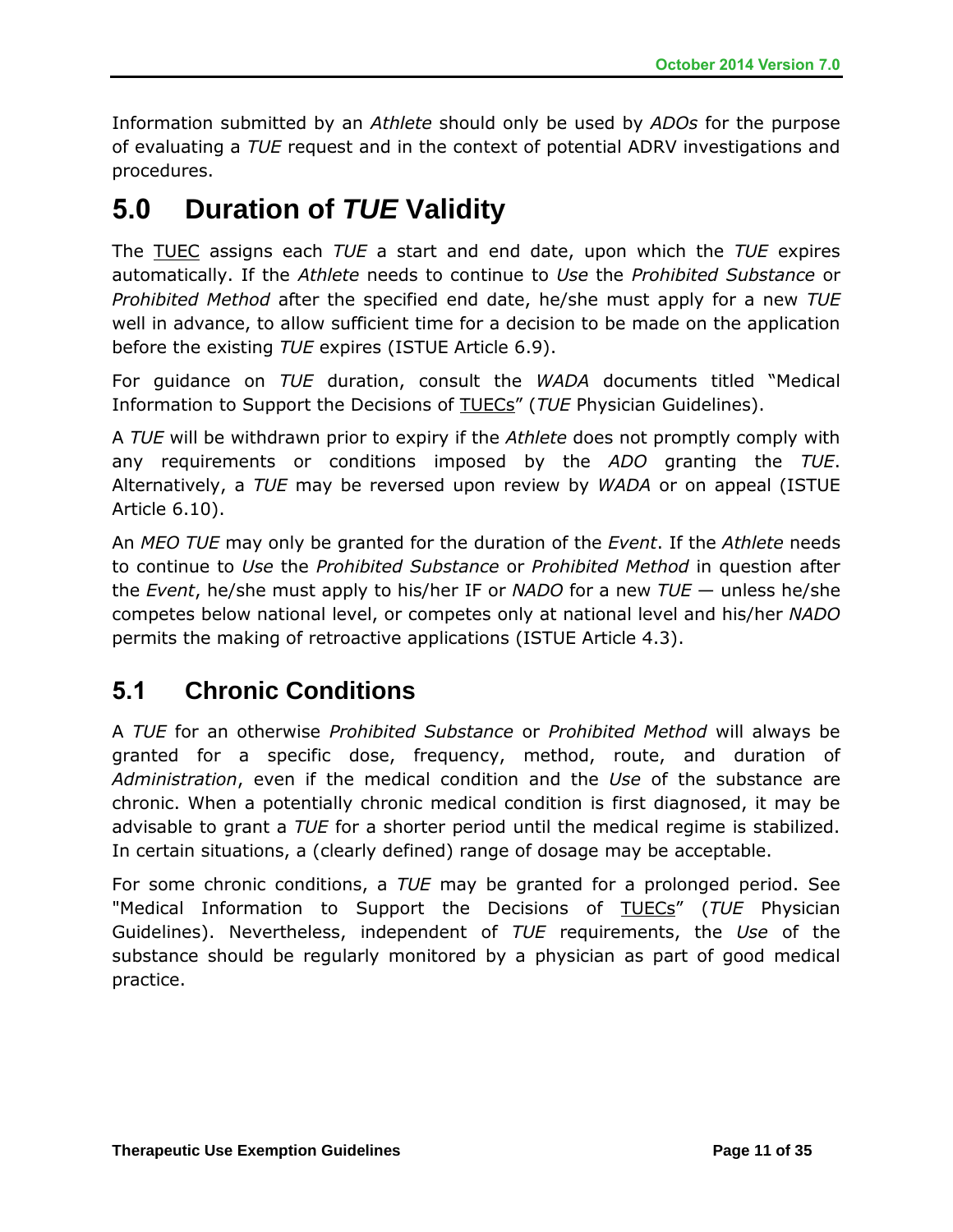## **5.2 Changes in the** *TUE*

Under ISTUE Article 6.12, if the *Athlete* subsequently requires a materially different dosage, frequency, route, or duration of *Administration* of the *Prohibited Substance* or *Prohibited Method* to that specified in the *TUE,* he/she must apply for a new *TUE*.

If the presence, *Use*, *Possession* or *Administration* of the *Prohibited Substance* or *Prohibited Method* is inconsistent with the terms of the *TUE* granted, the fact that the *Athlete* has a *TUE* will not prevent an ADRV finding.

# **6.0** *TUE* **Renewal**

#### **6.1 Renewal Requirements**

*TUEs* cannot be renewed without a new medical consultation and confirmation. The *Athlete* must complete a new application signed by his/her physician when the previous *TUE* expires.

## **6.2 Renewal Option in** *ADAMS*

*ADAMS* simplifies the *TUE* renewal procedure by providing a computerized form in which a majority of the fields are already completed.

The *Athlete* obtains and submits the updated medical documentation, following the standard *TUE* application procedure. Application forms should be completed, signed and dated by the physician and the *Athlete*, whether this is the *Athlete's* first *TUE* application or an application for renewal.

#### **6.3 No Automatic Renewals**

Automatic extension of a *TUE* is not allowed under any circumstances. The physician must re-examine the *Athlete* and determine if his/her medical condition has changed, and if the treatment authorized by the original *TUE* remains appropriate.

# **7.0 Retroactive** *TUEs*

There are situations for which *TUEs* may be granted retroactively.

The evaluation process is identical to the standard *TUE* application procedure: The relevant **TUEC** studies the application and issues its decision.

Per ISTUE Article 4.3, the following situations may result in a retroactive *TUE*: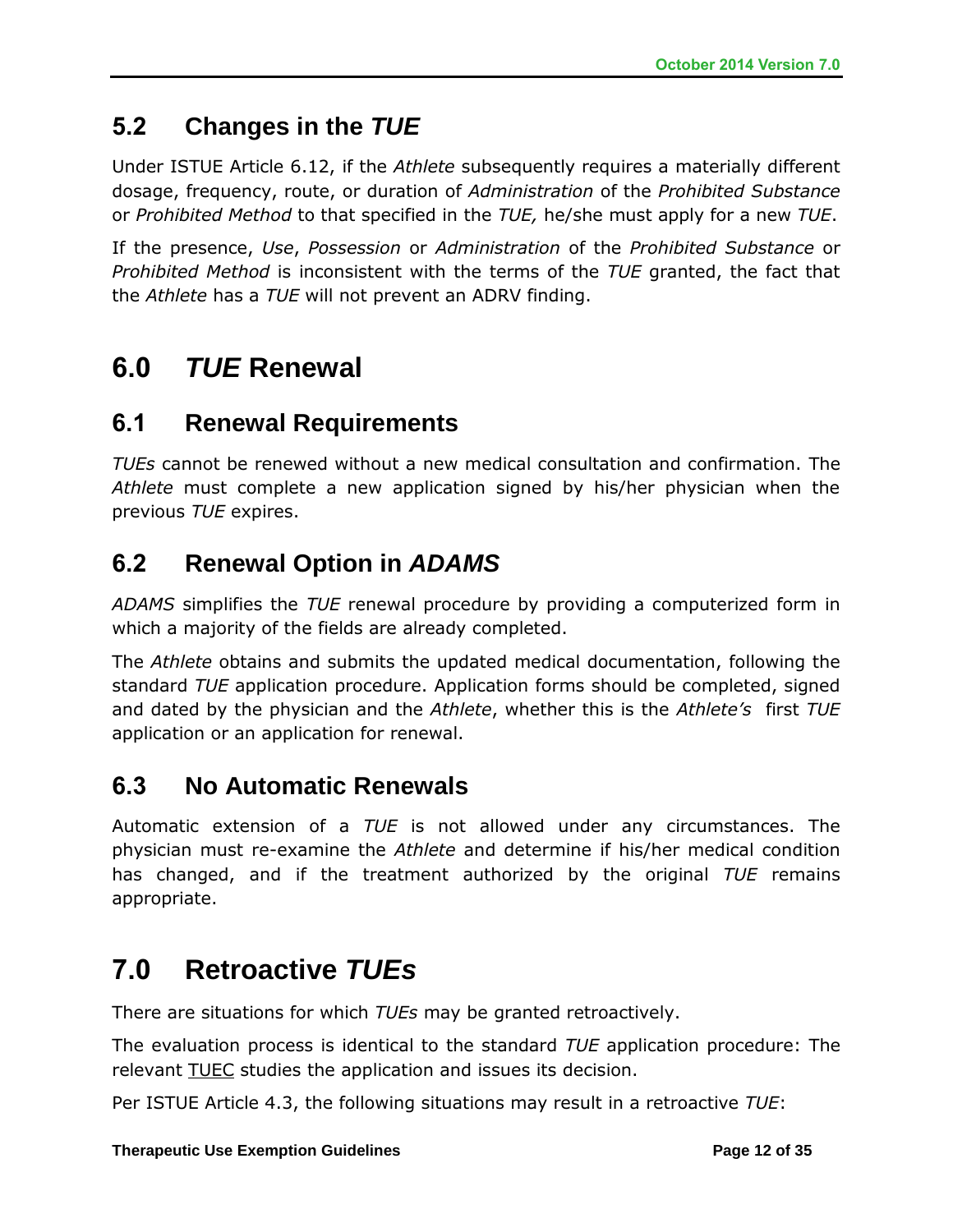- a. Emergency treatment or treatment of an acute medical condition was necessary; or
- b. Due to other exceptional circumstances, there was insufficient time or opportunity for the *Athlete* to submit, or the TUEC to consider, an application for the *TUE* prior to *Sample* collection; or
- c. Applicable rules required the *Athlete* or permitted the *Athlete* to apply for a retroactive *TUE*. This is applicable to *Persons* who are not *International-Level* or *National-Level Athletes* (*Code* Article 4.4.5) and (where the relevant *NADO* so chooses) to National-Level Athletes in sports specified by the relevant *NADO* (ISTUE Article 5.1 Comment); or

*[Comment: Such Athletes are strongly advised to have a medical file prepared and ready to demonstrate their satisfaction of the TUE conditions set out at ISTUE Article 4.1, should an application for a retroactive TUE be necessary following Sample collection.]*

d. It is agreed, by *WADA* and by the *ADO* to whom the application for a retroactive *TUE* is or would be made, that fairness requires the grant of a retroactive *TUE*.

#### **7.1 Further Clarification on Retroactive** *TUEs*

- a. A medical emergency or acute medical situation occurs when the *Athlete's* medical condition justifies immediate *Administration* of a *Prohibited Substance* or *Method* and failure to treat immediately could significantly put the *Athlete's* health at risk.
	- It is always preferable to address a *TUE* application prospectively rather than retrospectively. *ADOs* granting *TUEs* should have internal procedures to expedite the evaluation and granting of *TUE* for emergency situations, whenever possible, and without putting the athlete's health at risk.
- b. Exceptional circumstances occur when a *TUE* cannot be granted in time through *No Fault* of the *Athlete*. The following examples could be considered "exceptional circumstances":
	- A healthy *Athlete* is suddenly affected by a medical condition days prior to an *Event*, and is unable to request and be granted a *TUE* by a TUEC in the time allotted.
	- A young *Athlete* with a medical condition whose prior *Competition* level did not require an advance *TUE*, and whose anti-doping education is limited, is suddenly named to a national team.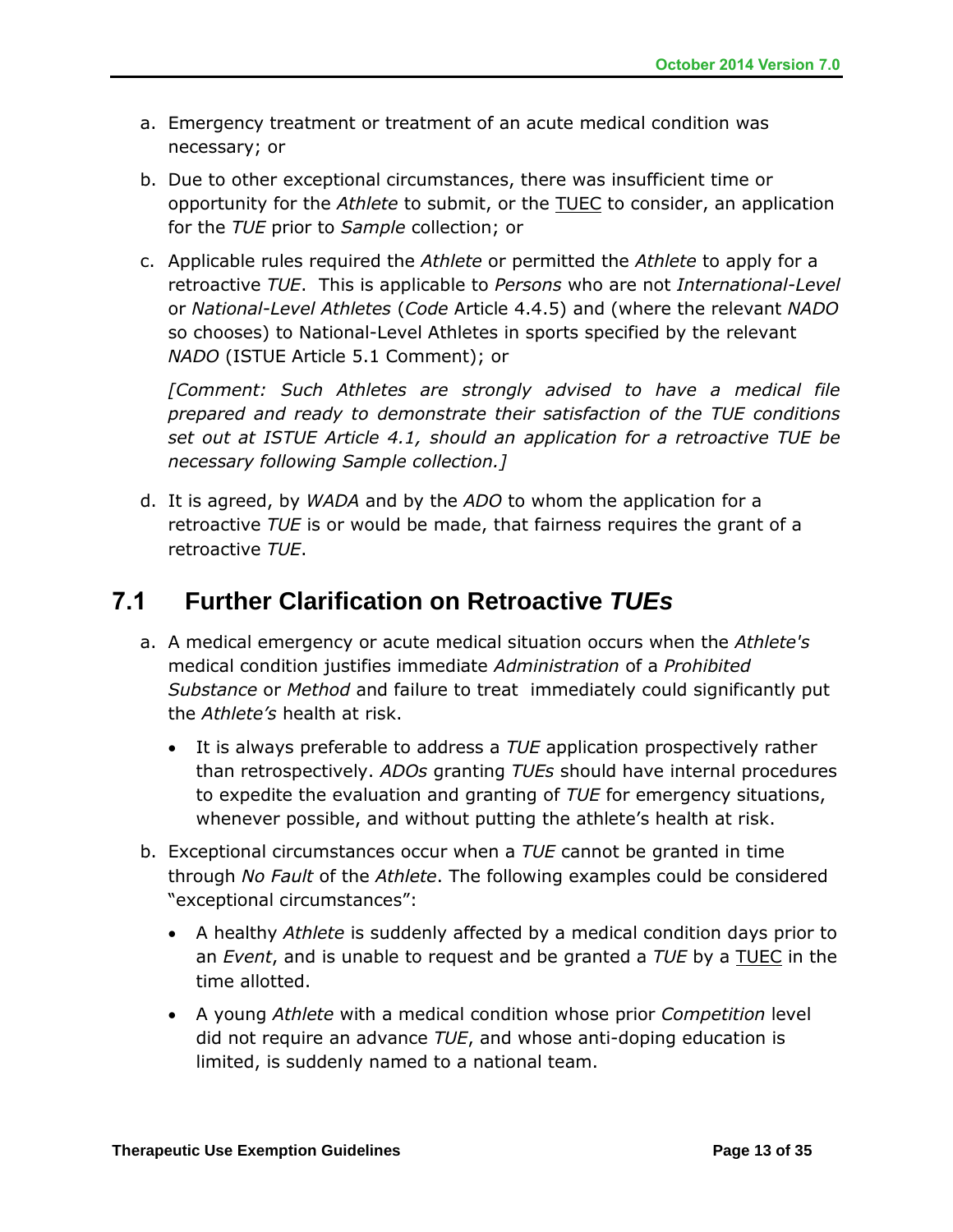# **8.0** *ADO* **Authority and** *TUE* **Recognition**

This section addresses *ADO* authority to grant a *TUE* and when *TUE* decisions are to be recognized and respected by other *ADOs*, as required under *Code* Article 4.4.

The *Code Article* 4.4 Flow Chart in Annex 1 provides a visual representation of the *TUE* recognition process.

#### **8.1** *ADO* **Authority to Grant a** *TUE*

*ADO* authority to grant a *TUE* is based on the *Athlete's Competition* level.

#### **8.1.1** *NADOs*

An *Athlete* who is not an *International-Level Athlete* should apply to his/her *NADO* for a *TUE* (*Code* Article 4.4.2).

- When a *NADO* grants a *TUE* to an *Athlete*, it must warn him/her in writing that:
	- a. The *TUE* is valid at the national level only, and
	- b. If the *Athlete* becomes an *International-Level Athlete* or competes in an *International Event*, that *TUE* will not be valid for those purposes unless it is recognized by the relevant IF or *MEO*, as per ISTUE Article 7.1.
- Thereafter, the *NADO* should help the *Athlete* determine when he/she needs to submit the *TUE* to an IF or *MEO* for recognition, guiding and supporting the *Athlete* through the recognition process.
- If the *NADO* denies the *TUE* application, the *Athlete* can appeal exclusively to the national-level appeal body described in *Code* Articles 13.2.2 and 13.2.3 (*Code* Article 4.4.2).

Where national policy requirements and imperatives lead a *NADO* to prioritize certain sports over others in its Test Distribution Plan (ISTI Article 4.4.1), the *NADO* may decline to consider advance applications for *TUEs* from *Athletes* in some or all of the non-priority sports.

In such cases, the *NADO* must permit any *Athlete* from whom a *Sample* is subsequently collected to apply for a retroactive *TUE* (ISTUE Article 4.3(c)). Any such policy is to be publicized on the *NADO's* Web site for the benefit of affected *Athletes* (Comment to ISTUE Article 5.1).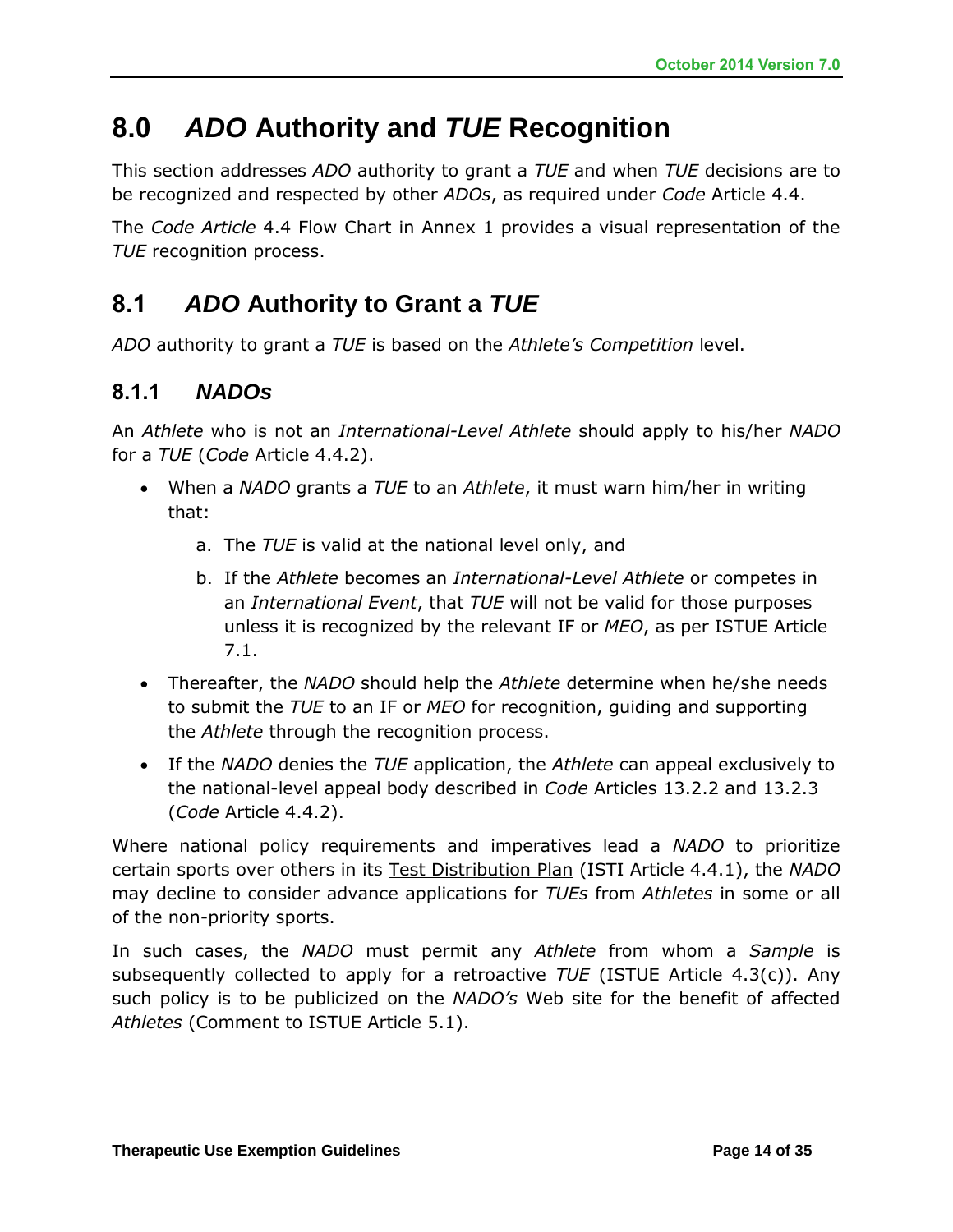#### **8.1.2 IFs and** *MEOs*

An *International-Level Athlete* applies to his/her IF (*Code* Article 4.4.3).

*Athletes* may be required by a *MEO* to apply for a *TUE* if the *Athlete* wants to *Use* a *Prohibited Substance* or *Method* in connection with the *Event* (*Code* Article 4.4.4).

- The *MEO* ensures a process is available for an *Athlete* to apply for a *TUE* if he/she doesn't already have one.
- A *MEO*-granted *TUE* is effective for the *Event* only (*Code* Article 4.4.4.1).

Per ISTUE Article 5.6, each IF and *MEO* must publish a notice in a conspicuous place on its Web site that clearly explains:

- 1. Which *Athletes* coming under its jurisdiction are required to apply to it for a *TUE*, and when;
- 2. Which *TUE* decisions of other *ADOs* it will automatically recognize, as per ISTUE Article 7.1(a); and
- 3. Which *TUE* decisions of other *ADOs* must be submitted to it for recognition, as per ISTUE Article 7.1(b). *WADA* may republish the notice on its Web site.

Using *ADAMS,* IFs are to report a *TUE* grant to *WADA* and to the *Athlete's NADO*.

#### **8.1.3 Change in** *Athlete's Competition* **Level**

If an *Athlete's Competition* level changes, such that he/she needs a *TUE* from an IF or an *MEO*, rather than apply for a new *TUE*, he/she can ask the IF or *MEO* to recognize his/her pre-existing *TUE* (unless the IF or *MEO* has already stated that it will automatically recognize such *TUEs* without any need to request recognition).

#### **8.2** *TUE* **Recognition**

*Code* Article 4.4 requires *ADOs* to recognize *TUEs* granted by other *ADOs* that satisfy ISTUE Article 4.1 conditions. However, the appropriate *ADO* may review a granted *TUE* to ensure that the *TUE* has been properly granted, i.e. has truly satisfied ISTUE criteria.

- A *TUE* granted by an *Athlete's NADO* that meets ISTUE criteria must be recognized by the *Athlete's* IF (*Code* Article 4.4.3.1).
- A *TUE* granted by an *Athlete's NADO* or IF that meets ISTUE criteria must be recognized by the *MEO* (*Code* Article 4.4.4.2).

The IF or *MEO* may publish notice that it will automatically recognize *TUE* decisions made pursuant to *Code* Article 4.4 (or certain categories of such decisions, e.g., those made by specified *ADOs*, or those relating to particular *Prohibited*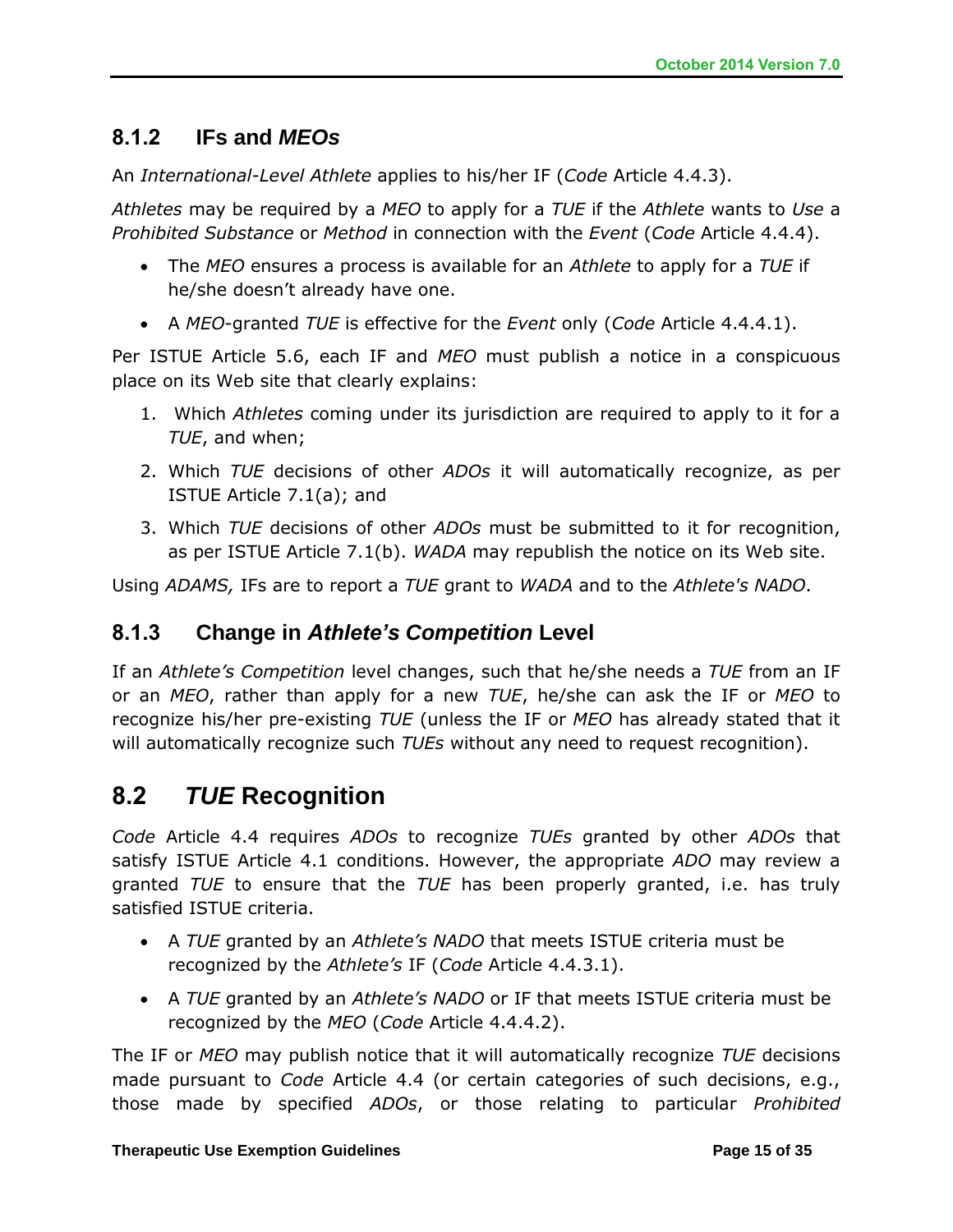*Substances*), provided that such *TUE* decisions have been reported in accordance with ISTI Article 5.4 and therefore are available for review by *WADA*. If the *Athlete's TUE* falls into a category of *TUEs* that are automatically recognized in this way, he/she does not need to take any further action. If not, he/she should submit a request for *TUE* recognition in accordance with ISTUE Article 7.1(b).

To ease the burden on *Athletes*, automatic recognition of *TUE* decisions is strongly encouraged.

If an IF or *MEO* is not willing to grant automatic recognition of all such decisions, it should grant automatic recognition of as many such decisions as possible, e.g. by publishing a list of *ADOs* whose *TUE* decisions it will recognize automatically, and/or a list of those *Prohibited Substances* for which it will automatically recognize *TUEs*. Publication should be in the same manner as is set out in ISTUE Article 5.3, i.e. the notice should be posted on the IF's Web site and sent to *WADA* and to *NADOs*.

To encourage automatic recognition of their *TUE* decisions, *ADOs* should be transparent about the quality and rigour of their *TUE* processes.

# **9.0** *TUE* **Review and Appeal Processes**

The following *Code* Article 4.4 scenarios represent the responsibilities associated with *TUE* review and appeal. (See Guidelines Annex 1 for a visual representation of these processes.)

- **If:** The IF refuses to recognize a *NADO TUE* because it considers the *TUE*  doesn't meet ISTUE criteria.
- **Then:** The IF must notify the *Athlete* and his/her *NADO* promptly, with reasons.

The *Athlete* or *NADO* shall have 21 days from such notification to refer the matter to *WADA* for review.

The *NADO*-granted *TUE* remains valid for national-level *Competition* and *Out-of-Competition Testing* (but is not valid for international-level *Competition*) pending *WADA's* decision.

If the matter is not referred to *WADA* for review, the *TUE* becomes invalid for any purpose when the 21-day review deadline expires.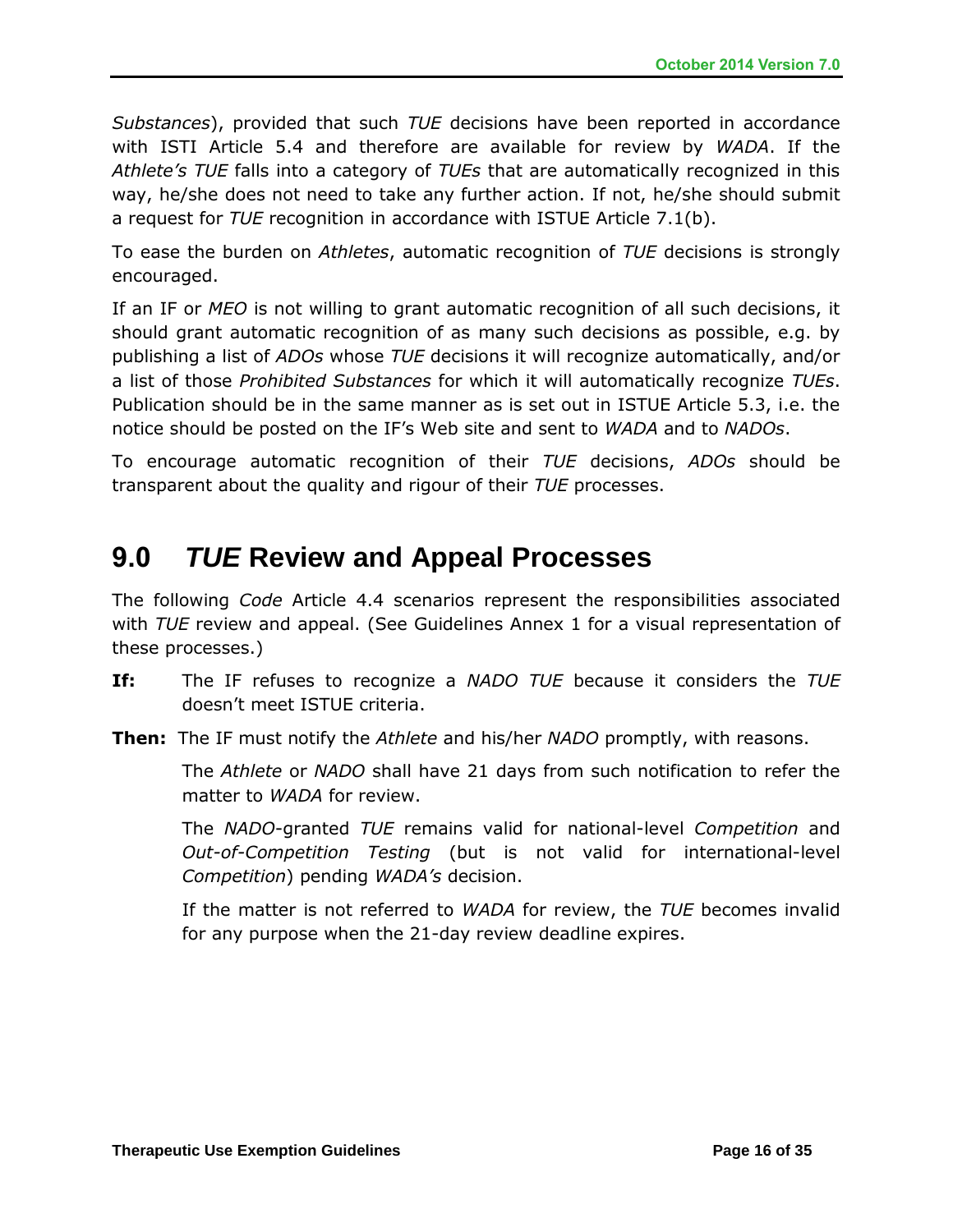- **If:** The *Athlete* doesn't already have a *NADO-*granted *TUE* for the substance or method in question.
- **Then:** The *Athlete* must apply directly to his/her IF for a *TUE* as soon as the need arises.
- **If:** The IF (or the *NADO*, where it has agreed to consider the application on behalf of the IF) denies the *Athlete's* application.
- **Then:** The IF must notify the *Athlete* promptly, with reasons.
- **If:** The IF grants the *Athlete's* application.
- **Then:** The IF must notify not only the *Athlete*, but also his/her *NADO*.
	- If the *NADO* considers that the *TUE* does not meet ISTUE criteria, it has 21 days from such notification to refer the matter to *WADA* for review.
	- If the *NADO* refers the matter to *WADA* for review, the *TUE* granted by the IF remains valid for international-level *Competition* and *Outof-Competition Testing* (but is not valid for national-level *Competition*) pending *WADA's* decision.
	- If the *NADO* doesn't refer the matter to *WADA* for review, the *TUE* granted by the IF becomes valid for national-level *Competition* as well when the 21-day review deadline expires.

Note that if an IF chooses to test an *Athlete* who is not an *International-Level Athlete*, then the IF must recognize a *TUE* granted to that *Athlete* by his/her *NADO*.

- **If:** A *MEO* decides the *TUE* doesn't meet ISTUE criteria and so refuses to recognize or grant the *TUE*
- **Then:** The *MEO* promptly notifies the *Athlete* with reasons.
	- A *MEO's* decision not to recognize or grant a *TUE* may be appealed by the *Athlete* to an independent body established or appointed by the *MEO* for that purpose.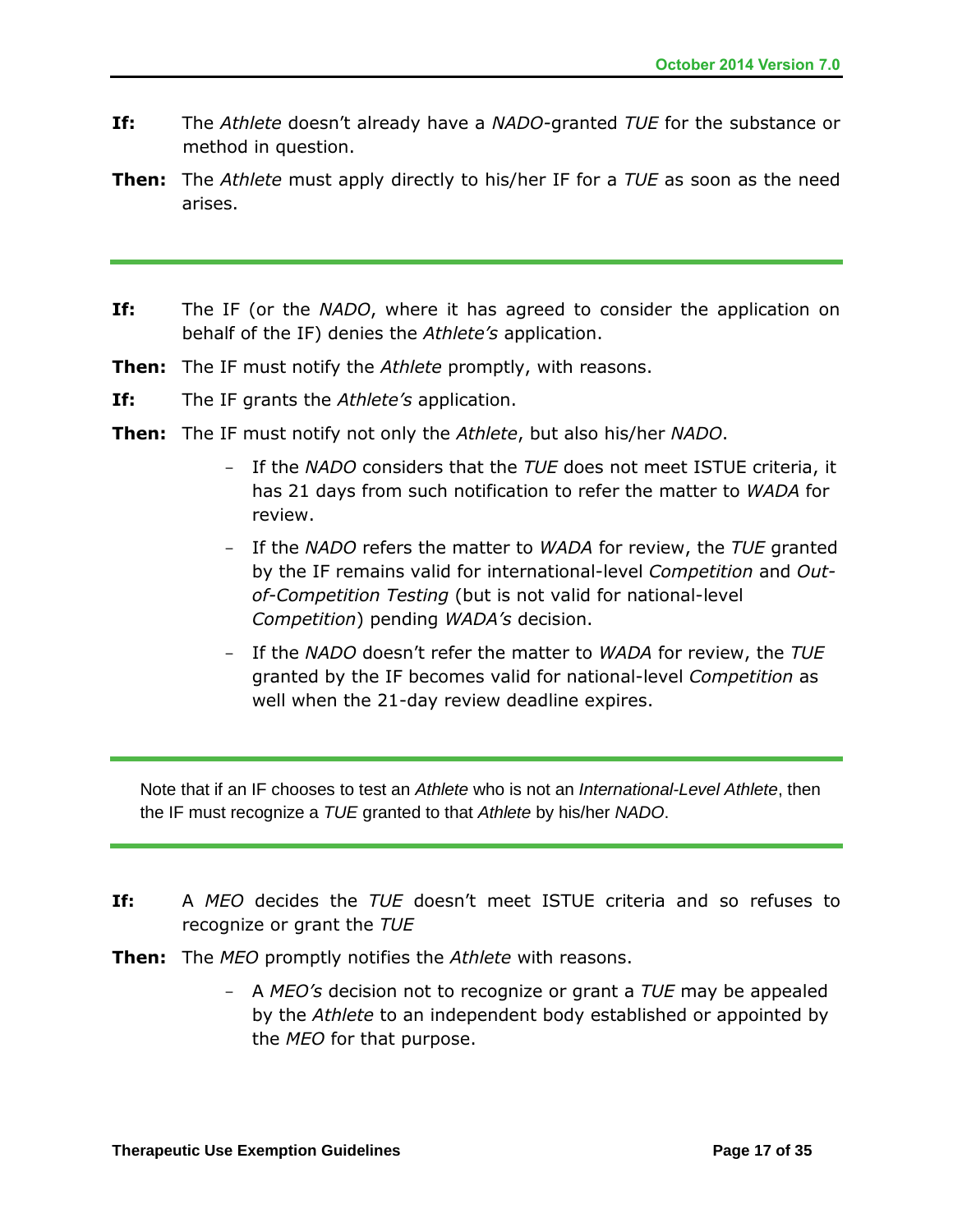- If the *Athlete* doesn't appeal (or the appeal is unsuccessful), he/she may not *Use* the substance or method in question in connection with the *Event*.
- However, any *TUE* granted by the *Athlete's NADO* or IF for that substance or method remains valid outside of that *Event*.
- **If:** A *TUE* decision denying the grant of a *TUE* by an IF (or by *NADO* where it has agreed to consider the application on behalf of an IF) isn't reviewed by *WADA*, or is reviewed by *WADA,* but not reversed upon review.
- **Then:** The decision may be appealed by the *Athlete* and/or the *Athlete's NADO*, exclusively to the Court of Arbitration for Sport (*CAS*).

*[Comment to Code Article 4.4.7: In such cases, the decision being appealed is the International Federation's TUE decision, not WADA's decision not to review the TUE decision or (having reviewed it) not to reverse the TUE decision. However, the time to appeal the TUE decision does not begin to run until the date that WADA communicates its decision. In any event, whether the decision has been reviewed by WADA or not, WADA shall be given notice of the appeal so that it may participate if it sees fit.]*

**N.B.:** If an *ADO* refuses to recognize a *TUE* granted by another *ADO* only because medical records or other information are missing that are needed to demonstrate satisfaction with ISTUE criteria, then the matter shouldn't be referred to *WADA*. Instead, the file should be completed and re-submitted to the appropriate *ADO*.

# **10.0** *ADO* **TUEC Responsibilities**

*ADOs* must establish a process to review *TUEs*. They may have a permanent TUEC or rapidly set up TUECs for each individual case, depending on the expertise and availability of the experts in their network.

While a *MEO* may choose to recognize pre-existing *TUEs* automatically, there must be a mechanism for *Athletes* participating in the *Event* to obtain a new *TUE* if the need arises. It is up to each *MEO* whether it sets up its own TUEC for this purpose, or outsources the task by agreement to a Third Party (such as SportAccord). The aim in each case should be to ensure that *Athletes* competing in such *Events* have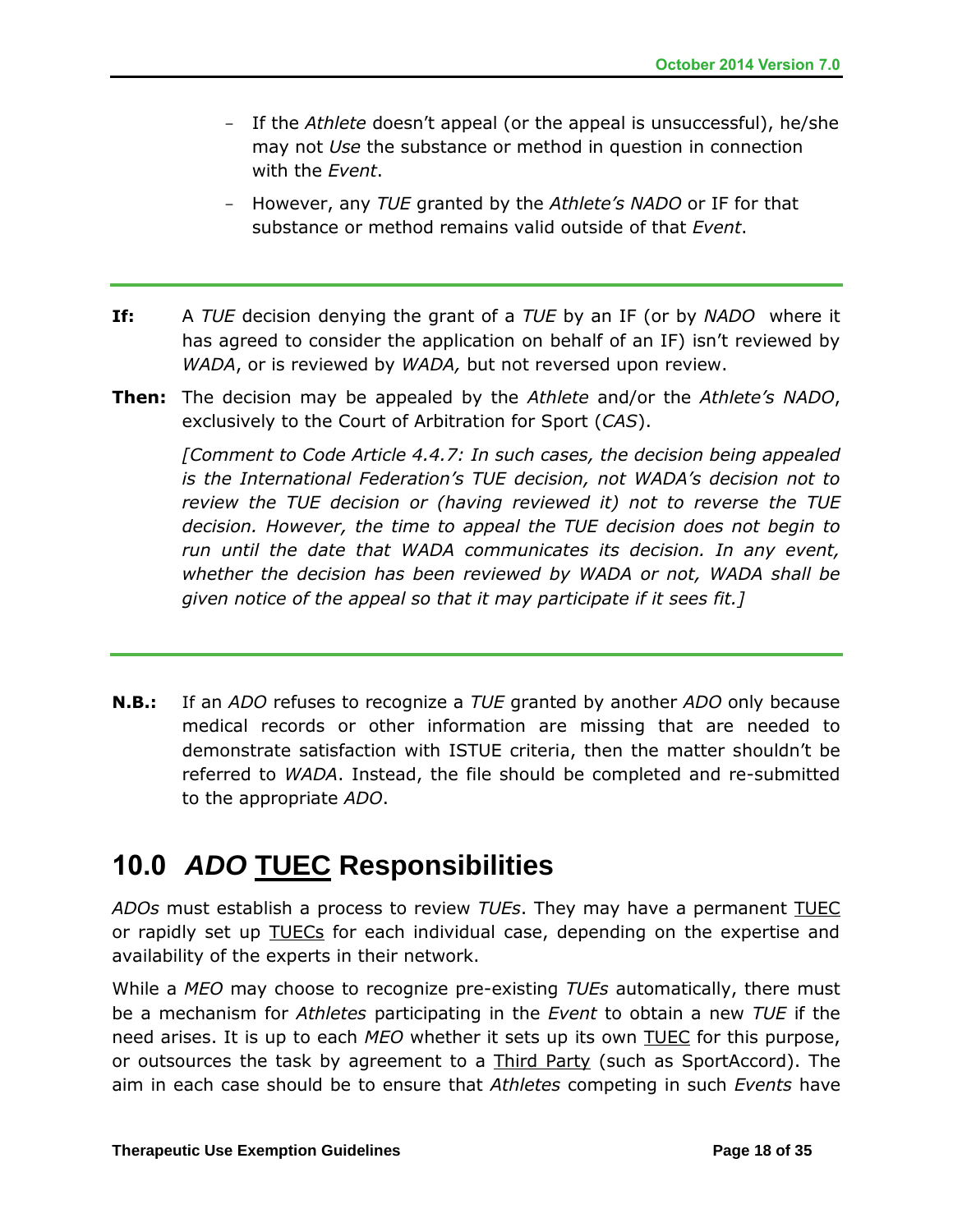the ability to obtain *TUEs* quickly and efficiently before they compete (ISTUE Article 5.2).

The TUEC promptly evaluates the *TUE* application and issues its decision, which is considered the *ADO's* final decision. The TUEC may seek whatever medical or scientific expertise it deems appropriate in reviewing any application for a *TUE*.

Each *NADO*, IF and *MEO* has the following TUEC-related responsibilities:

 **Set up a network of physicians** responsible for evaluating *TUE* applications. TUECs should include at least three physicians with experience in the care and treatment of *Athletes* and a sound knowledge of clinical, sports and exercise medicine (ISTUE Article 5.2). One of the member physicians acts as **TUEC** chair.

For applications involving *Athletes* with impairments, at least one TUEC member must possess general experience in the care and treatment of *Athletes* with impairments, or possess specific experience in relation to the *Athlete's* particular impairments(s) (ISTUE Article 5.2(a)).

- **Establish a clear process for applying to its TUEC for a** *TUE* that complies with ISTUE requirements*.* The TUEC must also publish details of the application process on its Web site and send the information to *WADA* to potentially post on its Web site (ISTUE Article 5.3).
- **Promptly report (in English or French) all decisions of its TUEC** to grant or deny*TUEs*, and all decisions to recognize or refuse to recognize other *ADOs*' *TUE* decisions, through *ADAMS* or any other system approved by *WADA*. In respect of *TUEs* granted, the information reported shall include (in English or French):
	- a. Not only the approved substance or method, but also the dosage(s), frequency and route of *Administration* permitted, the duration of the *TUE*, and any conditions imposed in connection with the *TUE*; (ISTUE 5.4(a)) and
	- b. The *TUE* application form and a summary of the relevant clinical information (translated into English or French) establishing that ISTUE Article 4.1 conditions have been satisfied, accessible only by *WADA*, the *Athlete's NADO* and IF, and the *MEO* organizing an *Event* in which the *Athlete* wishes to compete (ISTUE 5.4(b)).

The process of *TUE* recognition is greatly facilitated by the use of *ADAMS*.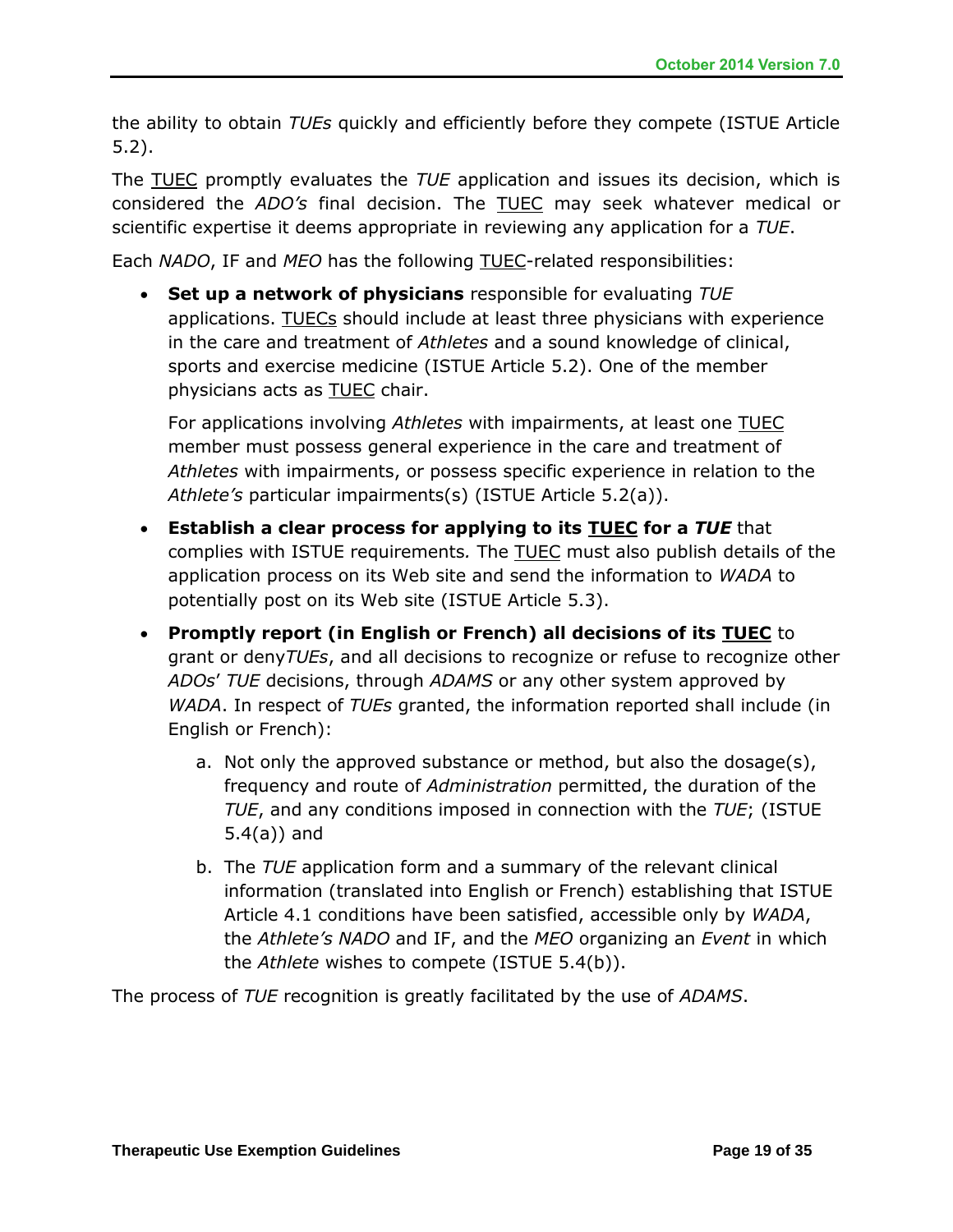#### **10.1.1 Conflict of Interest and Confidentiality**

To ensure a level of independence of decisions, TUEC members should have no political responsibility in the *ADO* that appoints them, and all must sign a conflict of interest and confidentiality declaration (ISTUE Article 5.2(b)). The TUEC Confidentiality Declaration template available on *WADA's* Web site is provided in Guidelines Annex 2.

Any TUEC member having a conflict of interest with their *NADO* or IF should be excluded from the examination of *TUE* applications made by *Athletes* who are members of their *NADO* or IF.

## **10.2 21-Day Deadline for Decisions**

The TUEC decides as soon as possible whether or not to grant the *TUE* application, usually (i.e. unless exceptional circumstances apply) within no more than 21 days of receipt of a complete application. Where a *TUE* application is made a reasonable time prior to an *Event*, the TUEC must use its best endeavors to issue its decision before the start of the *Event* (ISTUE Article 6.7).

The TUEC's decision is to be communicated in writing to the *Athlete* and made available to *WADA* and to other *ADOs* via *ADAMS* or any other system approved by *WADA*, in accordance with ISTUE Article 5.4 (ISTUE Article 6.8).

- a. A decision to grant a *TUE* must specify the dosage(s), frequency, route and duration of *Administration* of the *Prohibited Substance* or *Prohibited Method* in question that the TUEC is permitting, reflecting the clinical circumstances, and any conditions imposed in connection with the *TUE*.
- b. A decision to deny a *TUE* application must include an explanation of the reason(s) for the denial.

#### **10.2.1 Failure to Meet Deadline**

An *Athlete* who has not received a response to his/her *TUE* application after the 21 day period or before the *Event* is to contact the *ADO* to confirm the status of his/her *TUE* application.

The *ADO* is obligated to render a decision within a reasonable period of time on a *TUE* application submitted in due form. If this obligation isn't fulfilled, the *Athlete* may seek a *TUE* review by *WADA*. Absence of a decision may be considered a denial of the application for the purposes of rights of appeal provided for in *Code* Article 4.4.9.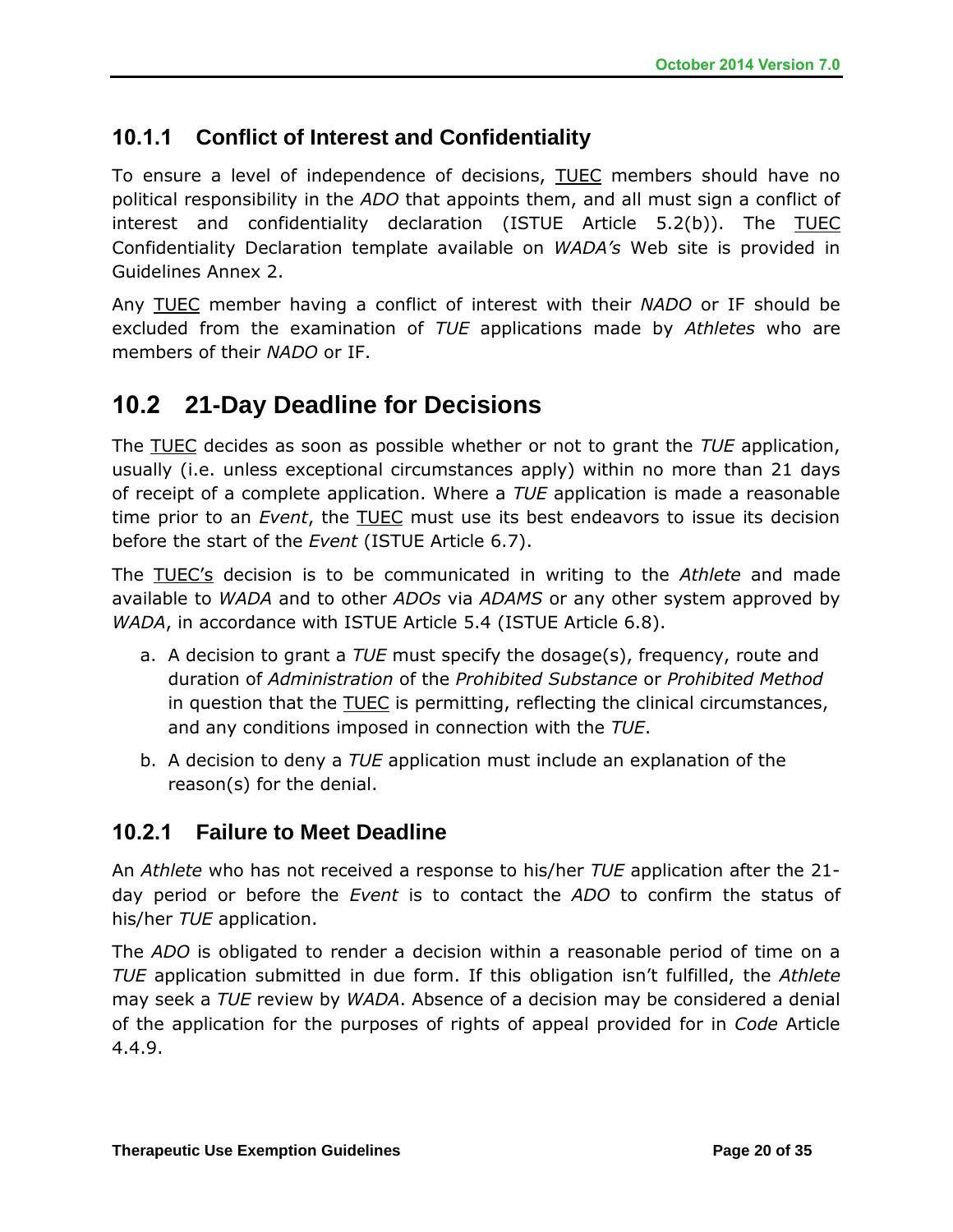# **11.0** *WADA TUE* **Monitoring and Review**

Under *Code* Article 4.4.6, *WADA* must review an IF's decision:

 not to recognize a *TUE* granted by the *NADO*, when requested by the *Athlete* or the *Athlete's NADO*.

The IF must give reasons why it will not recognize the *TUE*. *WADA* may refer the decision back to the IF if the refusal is due to missing information (ISTUE Article 8.4).

to grant a *TUE*, when requested by the *Athlete's NADO*.

The *NADO* must give reasons why it believes that ISTUE criteria are not satisfied.

*WADA* may review any *TUE* decisions at any time, whether upon request by those affected or on its own initiative.

If a *TUE* decision under review meets ISTUE criteria, *WADA* won't interfere with it. If ISTUE criteria aren't met, WADA will reverse it.

These reviews are carried out by the *WADA* TUEC created in compliance with the requirements outlined in ISTUE Article 5.2.

#### **11.1** *WADA TUE* **Review**

The *TUE* review process begins with a request to *WADA*. (For a visual representation of the *TUE* review process, see Guidelines Annex 1: *Code* Article 4.4 Flow Chart.)

The process of requesting *WADA* to review a *TUE* is identical for *Athletes* and *ADOs*:

- 1. *TUE* review requests must be submitted to *WADA* in writing by registered mail*,* accompanied by payment of the application fee and copies of all of the information specified in ISTUE Article 6.2, or (in the review of a *TUE* denial or of a decision not to recognize a *NADO-granted TUE*) all of the information that the *Athlete* submitted in connection with the original *TUE* application (ISTUE Article 8.2).
- 2. The documents provided to *WADA* are to contain all of the information sent during the initial submission (complete file), along with the initial decision issued and the explanation provided by the *ADO* on why the *TUE* was not granted or not recognized.
- 3. The request must be copied to the party whose decision would be the subject of the review, and to the *Athlete*, if he/she is not requesting the review.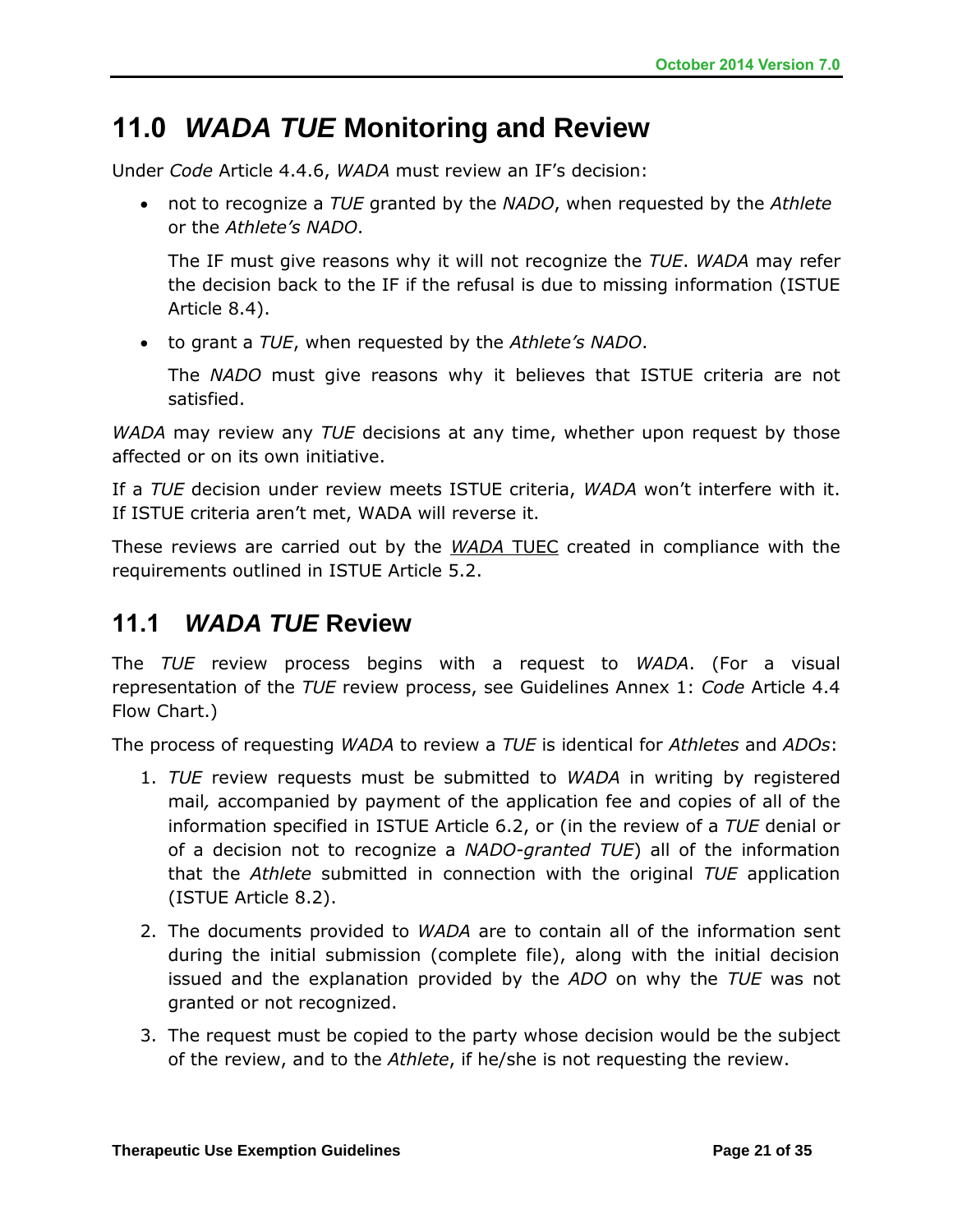- 4. The certificate of payment of the required application fee must be included once *WADA* agrees to review the case. This fee is non-refundable, regardless of the outcome of the review. *WADA* provides all of the bank information concerning fee payment upon request.
- 5. The review procedure commences upon *WADA's* receipt of payment and all necessary documentation.
- 6. Upon receipt of the complete request for review, *WADA* sets up and coordinates the *WADA* TUEC, which will review the case and issue its decision, generally within 21 days. *WADA* will then inform all of the relevant parties of the decision issued.
- 7. Although *WADA* has the right to request further information, the *WADA* TUEC generally reviews the original *TUE* decision based on the original file submitted. If additional medical information is to be considered, the *TUE* application should be re-submitted to the *Athlete's* IF/*NADO*.

Where the request is for review of a *TUE* decision that *WADA* is not obliged to review, *WADA* shall advise the *Athlete* as soon as practicable following receipt of the request whether or not it will refer the *TUE* decision to the *WADA* TUEC for review. If *WADA* decides not to refer the *TUE* decision, it will return the application fee to the *Athlete*.

Any decision by *WADA* not to refer the *TUE* decision to the *WADA* TUEC is final and may not be appealed. However, the original *TUE* decision may still be appealable, as set out in *Code* Article 4.4.7 (ISTUE Article 8.3).

Where the request is for review of a *TUE* decision of that *WADA* is obliged to review, *WADA* may refer the decision back to the IF or *NADO*, as applicable (ISTUE Article 8.4):

- a. for clarification, e.g. if the reasons are not clearly set out in the decision; and/or
- b. for re-consideration, e.g. if the *TUE* was only denied because medical tests or other information required to demonstrate satisfaction of the ISTUE Article 4.1 conditions were missing.

The *WADA* TUEC may review the case based only on the originally submitted information but may seek additional information from the *ADO* and/or the *Athlete*, including further studies as described in ISTUE Article 6.5. The *WADA* TUEC may obtain the assistance of other medical or scientific experts as it deems appropriate (ISTUE Article 8.5).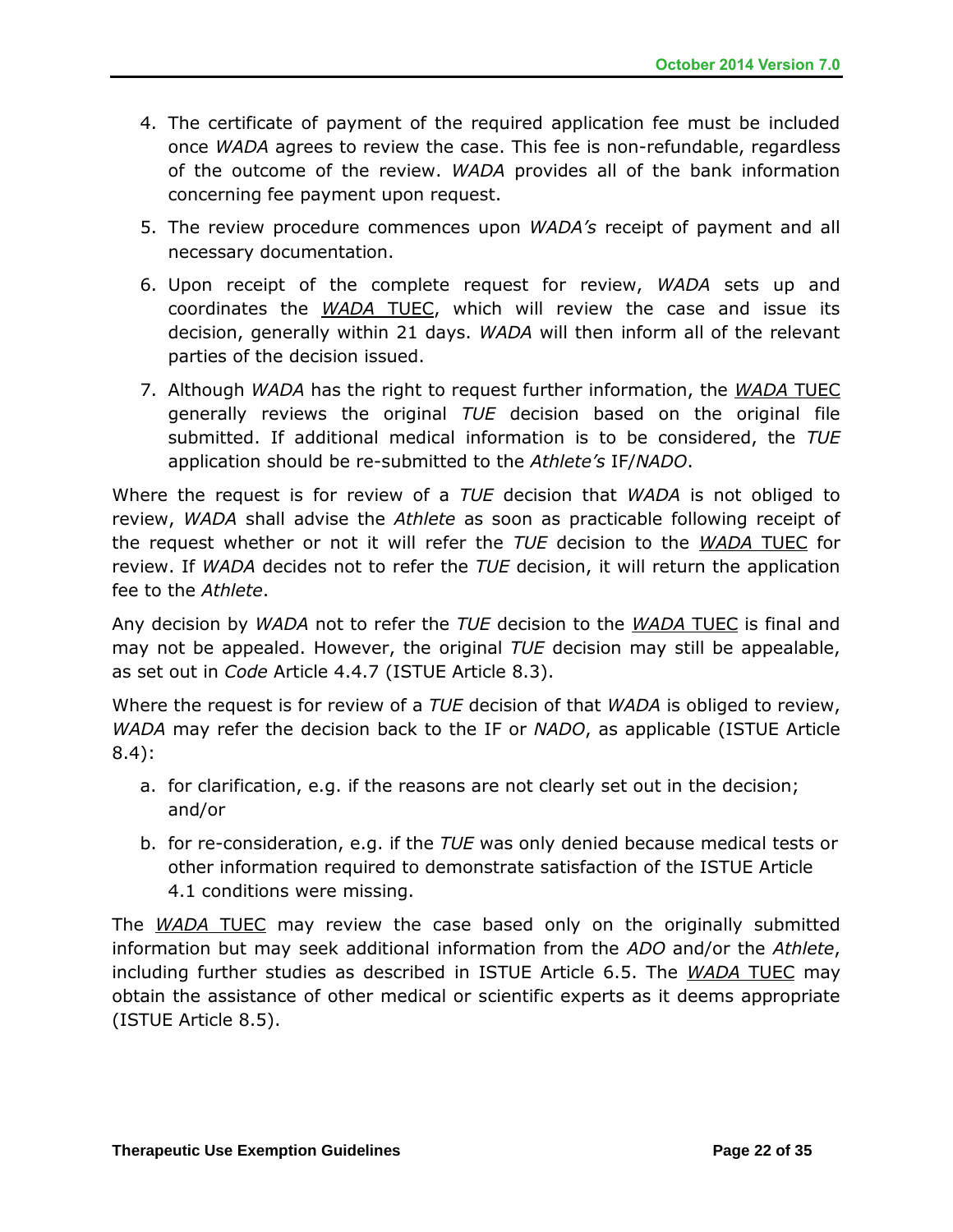Where the *WADA* TUEC reviews a decision of an IF that has been referred to it pursuant to *Code* Article 4.4.3 (i.e. a mandatory review), it may require whichever *ADO* "loses" the review (i.e. the *ADO* whose view it does not uphold) to:

- a. Reimburse the application fee to the party that referred the decision to *WADA* (if applicable); and/or
- b. Pay the costs incurred by *WADA* in respect of that review, to the extent they are not covered by the application fee (ISTUE Article 8).

The *WADA* TUEC shall reverse any denial of a *TUE* where the *TUE* application met the ISTUE Article 4.1 conditions, i.e. it shall grant the *TUE* (ISTUE Article 8.7).

Where the *WADA* TUEC reverses a *TUE* decision that *WADA* reviewed under its own discretion, *WADA* may require the *ADO* that made the initial decision to pay the costs incurred by *WADA* in respect of that review (ISTUE Article 8.9).

*WADA* shall communicate the reasoned decision of the *WADA* TUEC promptly to the *Athlete* and to his/her *NADO*, IF, and (if applicable) the *MEO* (ISTUE Article 8.10).

#### **11.2** *TUE* **Status During** *WADA* **Review**

The review procedure does not suspend the initial decision, which remains in effect throughout the duration of the review until the *WADA* TUEC issues its decision. However, if the *Athlete* had been granted a *TUE* by a *NADO* that was not recognized by an IF, then the *TUE* would only be valid at a national-level *Competition* (and for *Out-of Competition Testing*), pending *WADA's* review, but not for international-level Competition (*Code* Article 4.4.3).

If the *TUE* was granted by an IF and referred to *WADA* for review by a *NADO*, the *TUE* is valid for international-level *Competition* and *Out-of-Competition Testing*, but not valid for national-level *Competition*, pending *WADA's* review.

If the *WADA* TUEC overturns the initial decision and grants the *TUE*, the *Athlete* may start to *Use* the substance or method according to the *TUE* granted by the *WADA* TUEC. The *TUE* will be valid at both national and international-level *Competition*. Conversely, a *TUE* refused by *WADA* will not be valid at either level of *Competition*.

The *ADO* that issued the initial decision has the right to appeal before the *CAS* makes a final ruling. (See Guidelines Section 11.3 below.) Unless the *CAS* orders otherwise, *WADA's* decision remains in effect until the *CAS* hands down the final decision.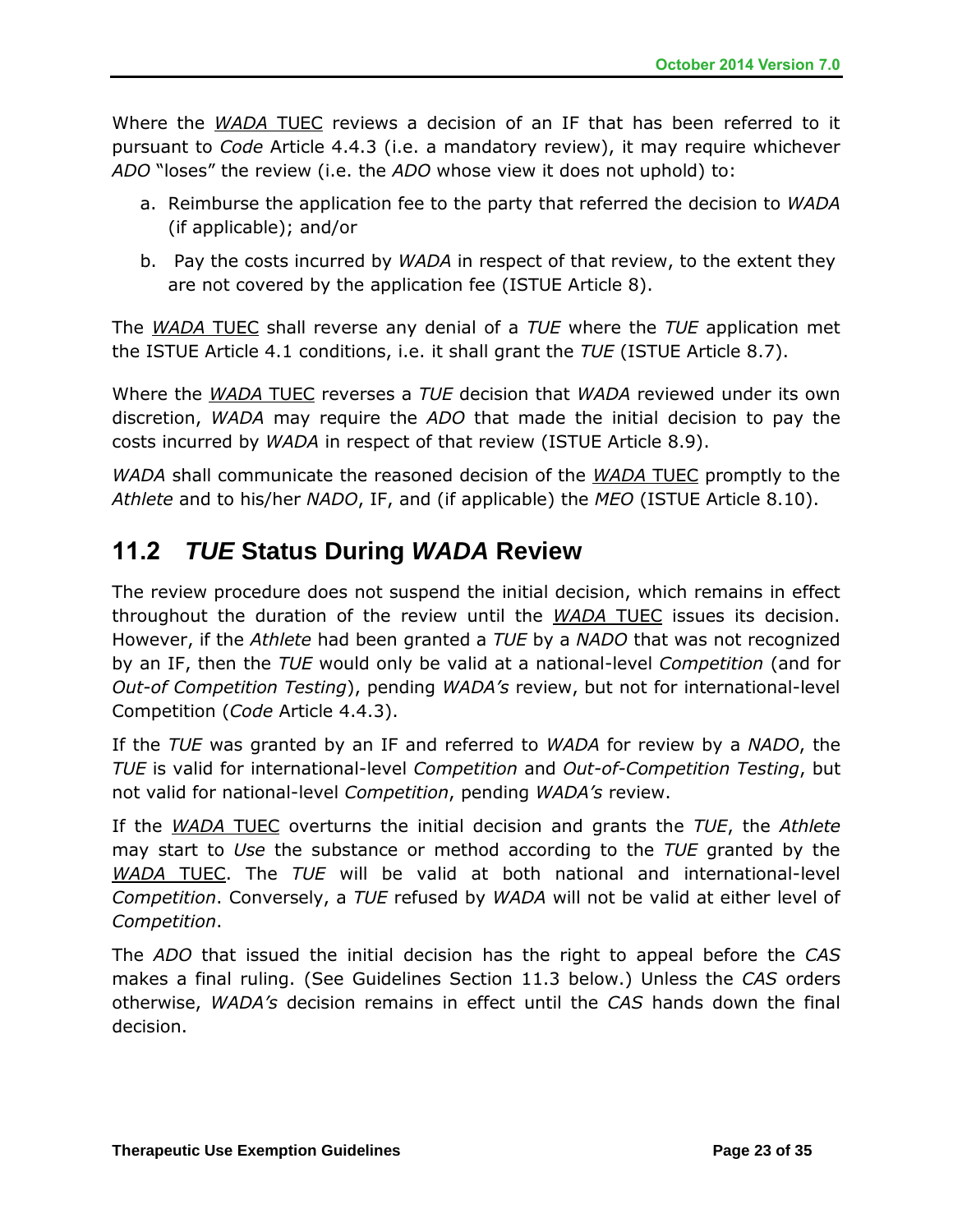## **11.3 Appeal of** *WADA* **Decisions**

As per *Code* Article 13.4:

If the **initial decision is overturned** by the *WADA* TUEC, only the *Athlete* or the *ADO* whose decision was invalidated may appeal this decision before the *CAS*.

If the **initial decision denying a** *TUE* **isn't invalidated** by the *WADA* TUEC, the decision may be appealed:

- Before the *CAS* by *International-Level Athletes*, or
- Before the national-level review body by other *Athletes*. If the national-level review body invalidates the decision to deny the *TUE*, *WADA* may appeal such decision before the *CAS*.

# **12.0** *TUE* **Management Within** *ADAMS*

*ADAMS* is a Web-based system designed in strict compliance with the *Code* to assist stakeholders and *WADA* in their anti-doping operations.

As a central clearinghouse for *Doping Control Testing* data and results management decisions, *ADAMS* allows for data entry, reporting, sharing, and storage in a highly secure environment, with access restricted to relevant authorized parties.

The *ADAMS TUE* management module provides the following services:

- Online submission of *TUE* applications by
	- *Athletes*;
	- *Athlete* physicians; and
	- *ADOs* to TUEC physicians.
- Online management of *TUE* applications
- Notification of receipt to *Athletes*
- Notification of refusal to grant a *TUE* to *Athletes*
- Dispatch of *TUE* certificates to *Athletes*
- Online notification of the expiry/change in status of a *TUE* to relevant parties
- Sharing of information relating to the *TUE* with all relevant parties
- Recognition by IF of *TUE* granted by *NADOs*
- Link between *TUEs* and *AAFs*
- Search function and printing of reports.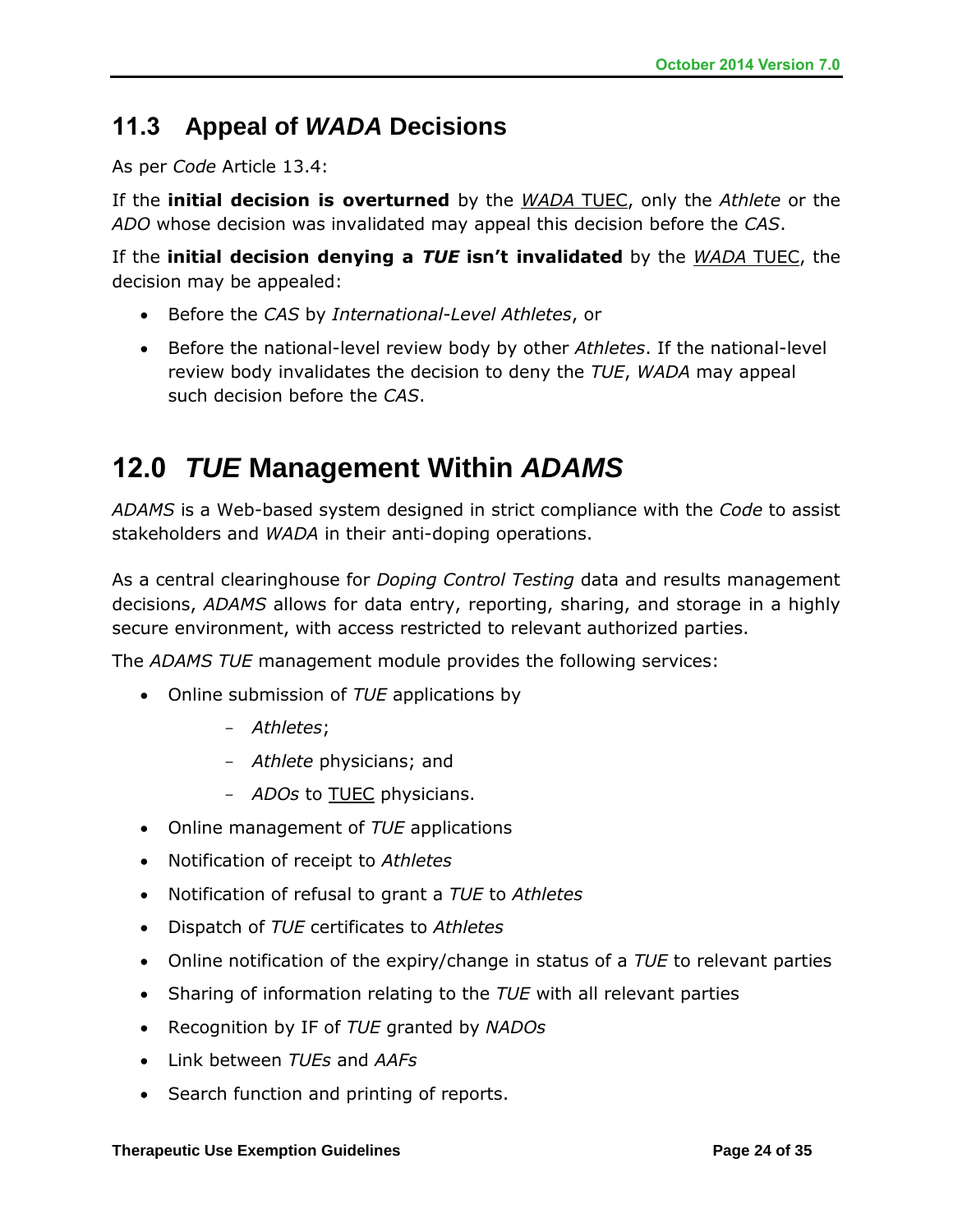## **12.1** *ADAMS* **and** *Athletes*

*ADAMS* enables *Athletes* to complete forms and submit their *TUE* applications online, receive online notification from *ADOs*, and consult changes in the status of their applications.

## **12.2** *ADAMS* **and Physicians**

*Athlete* physicians can complete *TUE* application forms online after identifying themselves to the *Athlete's ADO*.

## **12.3** *ADAMS* **and** *ADOs*

*ADAMS* enables *ADOs* to manage *TUE* applications online. *ADOs* can grant/deny *TUEs*, send notification to *Athletes* and confirm whether a *TUE* is under review by *WADA*.

*ADOs* can also use *ADAMS* to recognize *TUEs* granted by another *ADO.*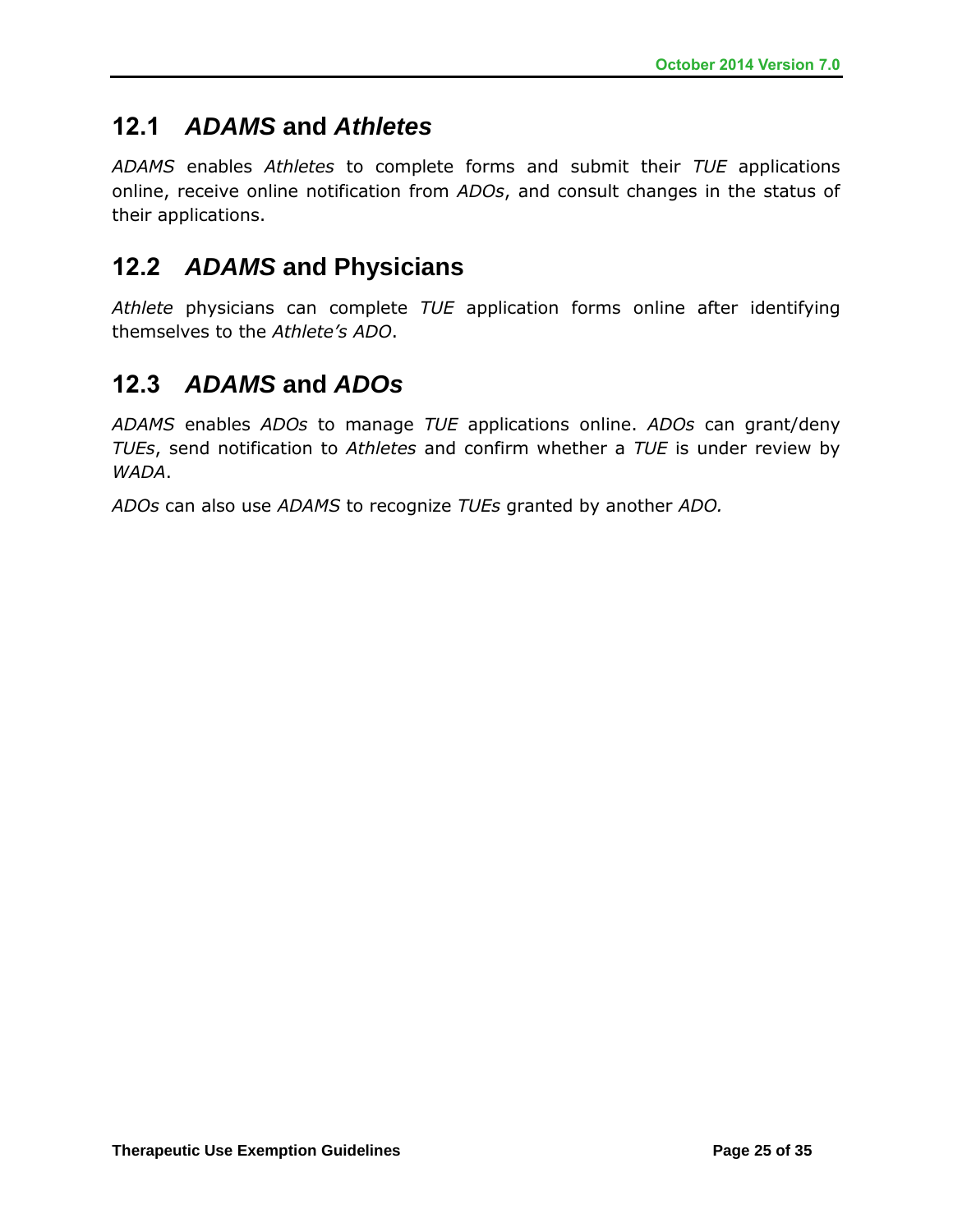# **13.0 Definitions**

#### **13.1 2015** *Code* **Defined Terms**

*ADAMS***:** The Anti-Doping Administration and Management System is a Web-based database management tool for data entry, storage, sharing, and reporting designed to assist stakeholders and *WADA* in their anti-doping operations in conjunction with data protection legislation.

*Administration***:** Providing, supplying, supervising, facilitating, or otherwise participating in the *Use* or *Attempted Use* by another *Person* of a *Prohibited Substance* or *Prohibited Method*. However, this definition shall not include the actions of bona fide medical personnel involving a *Prohibited Substance* or *Prohibited Method* used for genuine and legal therapeutic purposes or other acceptable justification and shall not include actions involving *Prohibited Substances* which are not prohibited in *Out-of-Competition Testing* unless the circumstances as a whole demonstrate that such *Prohibited Substance*s are not intended for genuine and legal therapeutic purposes or are intended to enhance sport performance.

*Adverse Analytical Finding (AAF)***:** A report from a *WADA-*accredited laboratory or other *WADA*-approved laboratory that, consistent with the International Standard for Laboratories and related Technical Documents, identifies in a *Sample*  the presence of a *Prohibited Substance* or its *Metabolite*s or *Marker*s (including elevated quantities of endogenous substances) or evidence of the *Use* of a *Prohibited Method*.

*Anti-Doping Organization* **(***ADO***):** A *Signatory* that is responsible for adopting rules for initiating, implementing or enforcing any part of the *Doping Control* process. This includes, for example, the International Olympic Committee, the International Paralympic Committee, other *Major Event Organizations* that conduct *Testing* at their *Events*, *WADA*, International Federations, and *National Anti-Doping Organizations.*

*Athlete***:** Any *Person* who competes in sport at the international level (as defined by each International Federation) or the national level (as defined by each *National Anti-Doping Organization).* An *Anti-Doping Organization* has discretion to apply anti-doping rules to an *Athlete* who is neither an *International-Level Athlete* nor a *National-Level Athlete*, and thus to bring them within the definition of "Athlete." In relation to *Athletes* who are neither *International-Level* nor *National-Level Athletes*, an *Anti-Doping Organization* may elect to: conduct limited *Testing* or no *Testing* at all; analyze *Samples* for less than the full menu of *Prohibited Substances*; require limited or no whereabouts information; or not require advance *TUEs*. However, if an Article 2.1, 2.3 or 2.5 anti-doping rule violation is committed by any *Athlete* over whom an *Anti-Doping Organization* has authority who competes below the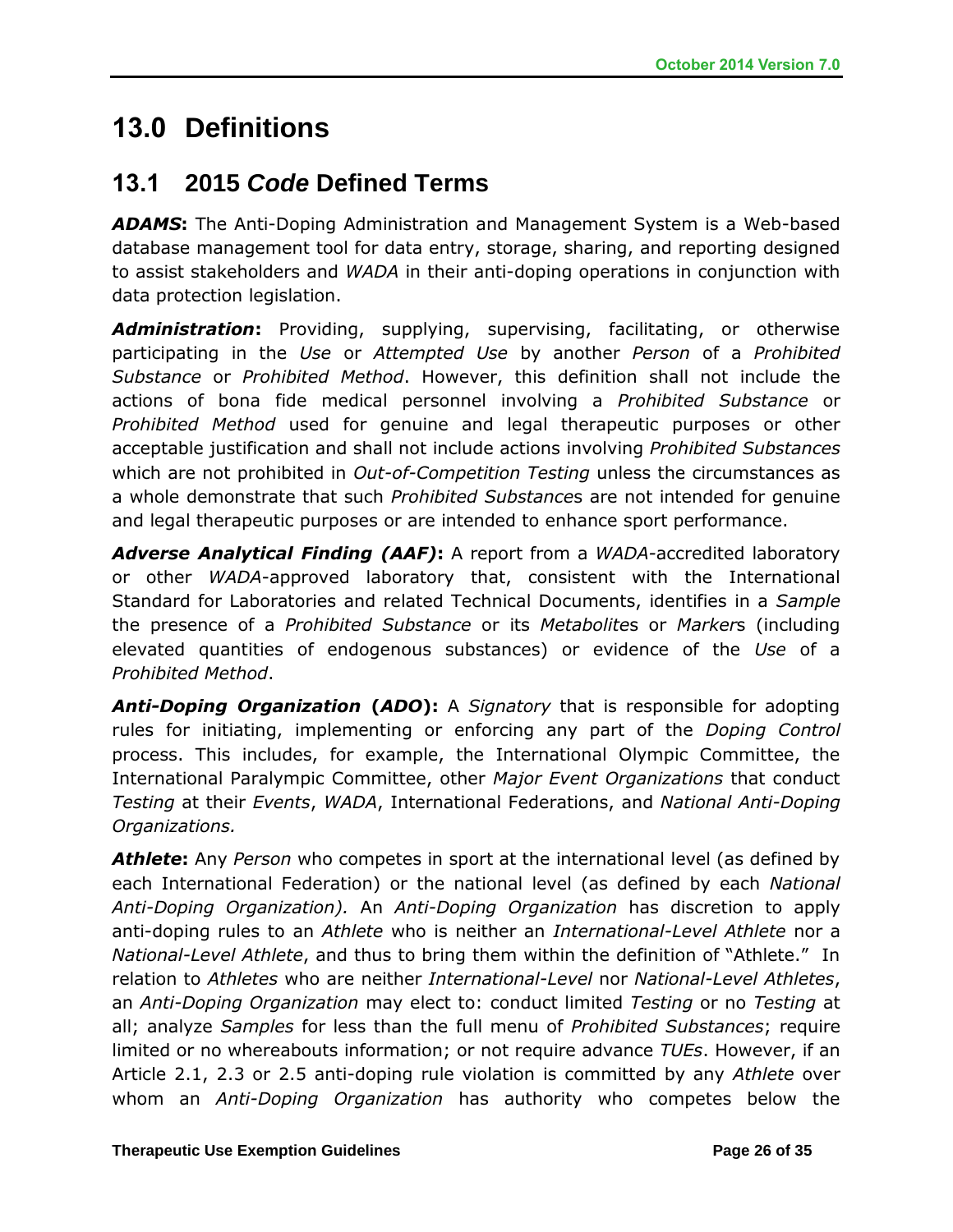international or national level, then the *Consequences* set forth in the *Code* (except Article 14.3.2) must be applied. For purposes of Article 2.8 and Article 2.9 and for purposes of anti-doping information and education, any *Person* who participates in sport under the authority of any *Signatory*, government, or other sports organization accepting the *Code* is an *Athlete*.

*[Comment to Athlete: This definition makes it clear that all International- and National-Level Athletes are subject to the anti-doping rules of the Code, with the precise definitions of international- and national-level sport to be set forth in the anti-doping rules of the International Federations and National Anti-Doping Organizations, respectively. The definition also allows each National Anti-Doping Organization, if it chooses to do so, to expand its anti-doping program beyond International- or National-Level Athletes to competitors at lower levels of Competition or to individuals who engage in fitness activities but do not compete at*  all. Thus, a National Anti-Doping Organization could, for example, elect to test *recreational-level competitors but not require advance TUEs. But an anti-doping rule violation involving an Adverse Analytical Finding or Tampering, results in all of the Consequences provided for in the Code (with the exception of Article 14.3.2). The decision on whether Consequences apply to recreational-level Athletes who engage in fitness activities but never compete is left to the National Anti-Doping Organization. In the same manner, a Major Event Organization holding an Event only for masters-level competitors could elect to test the competitors but not analyze Samples for the full menu of Prohibited Substances. Competitors at all levels of Competition should receive the benefit of anti-doping information and education.]*

*Athlete Support Personnel:* Any coach, trainer, manager, agent, team staff, official, medical, paramedical personnel, parent or any other *Person* working with, treating or assisting an *Athlete* participating in or preparing for sports *Competition*.

*Attempt:* Purposely engaging in conduct that constitutes a substantial step in a course of conduct planned to culminate in the commission of an anti-doping rule violation. Provided, however, there shall be no anti-doping rule violation based solely on an *Attempt* to commit a violation if the *Person* renounces the *Attempt* prior to it being discovered by a third party not involved in the *Attempt*.

*Atypical Finding***:** A report from a *WADA*-accredited laboratory or other *WADA*approved laboratory which requires further investigation as provided by the International Standard for Laboratories or related Technical Documents prior to the determination of an *Adverse Analytical Finding.*

*CAS***:** The Court of Arbitration for Sport.

*Code***:** The World Anti-Doping Code.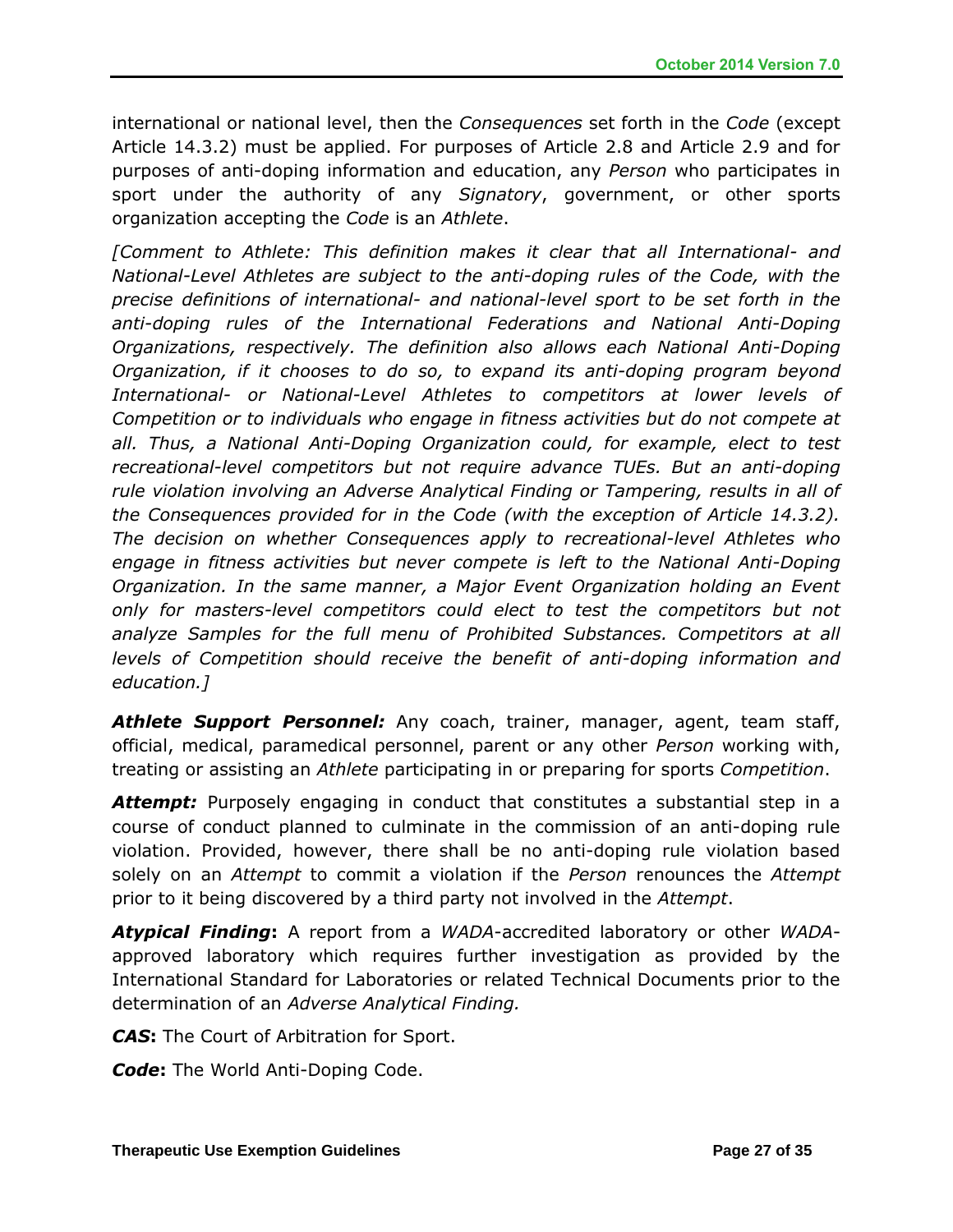*Competition***:** A single race, match, game or singular sport contest. For example, a basketball game or the finals of the Olympic 100-meter race in athletics. For stage races and other sport contests where prizes are awarded on a daily or other interim basis the distinction between a *Competition* and an *Event* will be as provided in the rules of the applicable International Federation.

**Doping Control:** All steps and processes from test distribution planning through to ultimate disposition of any appeal including all steps and processes in between such as provision of whereabouts information, *Sample* collection and handling, laboratory analysis, *TUEs*, results management and hearings.

*Event***:** A series of individual *Competitions* conducted together under one ruling body (e.g., the Olympic Games, FINA World Championships, or Pan American Games).

*In-Competition***:** Unless provided otherwise in the rules of an International Federation or the ruling body of the *Event* in question, "*In-Competition"* means the period commencing twelve hours before a *Competition* in which the *Athlete* is scheduled to participate through the end of such *Competition* and the *Sample* collection process related to such *Competition*.

*[Comment to In-Competition: An International Federation or ruling body for an Event may establish an "In-Competition" period that is different than the Event Period.]*

*International Event:* An *Event* or *Competition* where the International Olympic Committee, the International Paralympic Committee, an International Federation, a *Major Event Organization,* or another international sport organization is the ruling body for the *Event* or appoints the technical officials for the *Event.*

*International-Level Athlete***:** *Athletes* who compete in sport at the international level, as defined by each International Federation, consistent with the International Standard for Testing and Investigations.

*[Comment to International-Level Athlete: Consistent with the International Standard for Testing and Investigations, the International Federation is free to determine the criteria it will use to classify Athletes as International-Level Athletes, e.g., by ranking, by participation in particular International Events, by type of license, etc. However, it must publish those criteria in clear and concise form, so that Athletes are able to ascertain quickly and easily when they will become classified as International-Level Athletes. For example, if the criteria include participation in certain International Events, then the International Federation must publish a list of those International Events.]*

*International Standard* **(***IS***):** A standard adopted by *WADA* in support of the *Code*. Compliance with an *International Standard* (as opposed to another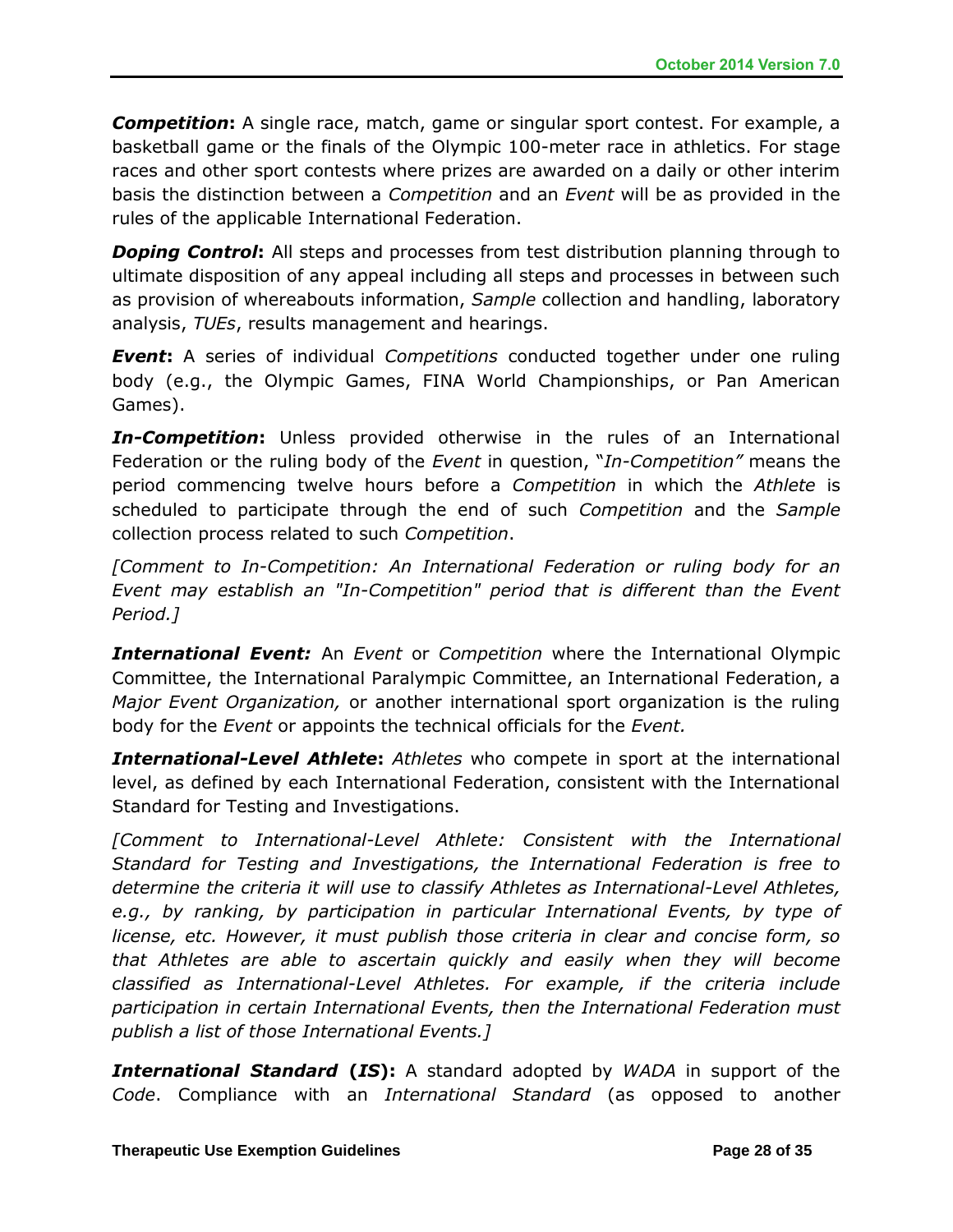alternative standard, practice or procedure) shall be sufficient to conclude that the procedures addressed by the *International Standard* were performed properly. *International Standards* shall include any Technical Documents issued pursuant to the *International Standard*.

*Major Event Organizations* **(***MEOs***):** The continental associations of *National Olympic Committees* and other international multisport organizations that function as the ruling body for any continental, regional or other *International Event*.

*Marker:* A compound, group of compounds or biological variable(s) that indicates the *Use* of a *Prohibited Substance* or *Prohibited Method*.

*Metabolite:* Any substance produced by a biotransformation process.

*Minor:* A natural *Person* who has not reached the age of eighteen years.

*National Anti-Doping Organization* **(***NADO***)***:* The entity(ies) designated by each country as possessing the primary authority and responsibility to adopt and implement anti-doping rules, direct the collection of *Sample*s, the management of test results, and the conduct of hearings at the national level. If this designation has not been made by the competent public authority(ies), the entity shall be the country's *National Olympic Committee* or its designee.

*National-Level Athlete***:** *Athletes* who compete in sport at the national level, as defined by each *National Anti-Doping Organization*, consistent with the International Standard for Testing and Investigations.

*No Fault or Negligence***:** The *Athlete* or other *Person's* establishing that he or she did not know or suspect, and could not reasonably have known or suspected even with the exercise of utmost caution, that he or she had *Used* or been administered the *Prohibited Substance* or *Prohibited Method* or otherwise violated an anti-doping rule. Except in the case of a *Minor*, for any violation of Article 2.1, the *Athlete* must also establish how the *Prohibited Substance* entered his or her system.

*Out-of-Competition***:** Any period which is not *In-Competition*.

*Person***:** A natural *Person* or an organization or other entity.

*Possession***:** The actual, physical *Possession*, or the constructive *Possession* (which shall be found only if the *Person* has exclusive control or intends to exercise control over the *Prohibited Substance* or *Prohibited Method* or the premises in which a *Prohibited Substance* or *Prohibited Method* exists); provided, however, that if the *Person* does not have exclusive control over the *Prohibited Substance* or *Prohibited Method* or the premises in which a *Prohibited Substance* or *Prohibited Method* exists, constructive *Possession* shall only be found if the *Person* knew about the presence of the *Prohibited Substance* or *Prohibited Method* and intended to exercise control over it. Provided, however, there shall be no anti-doping rule violation based solely on *Possession* if, prior to receiving notification of any kind that the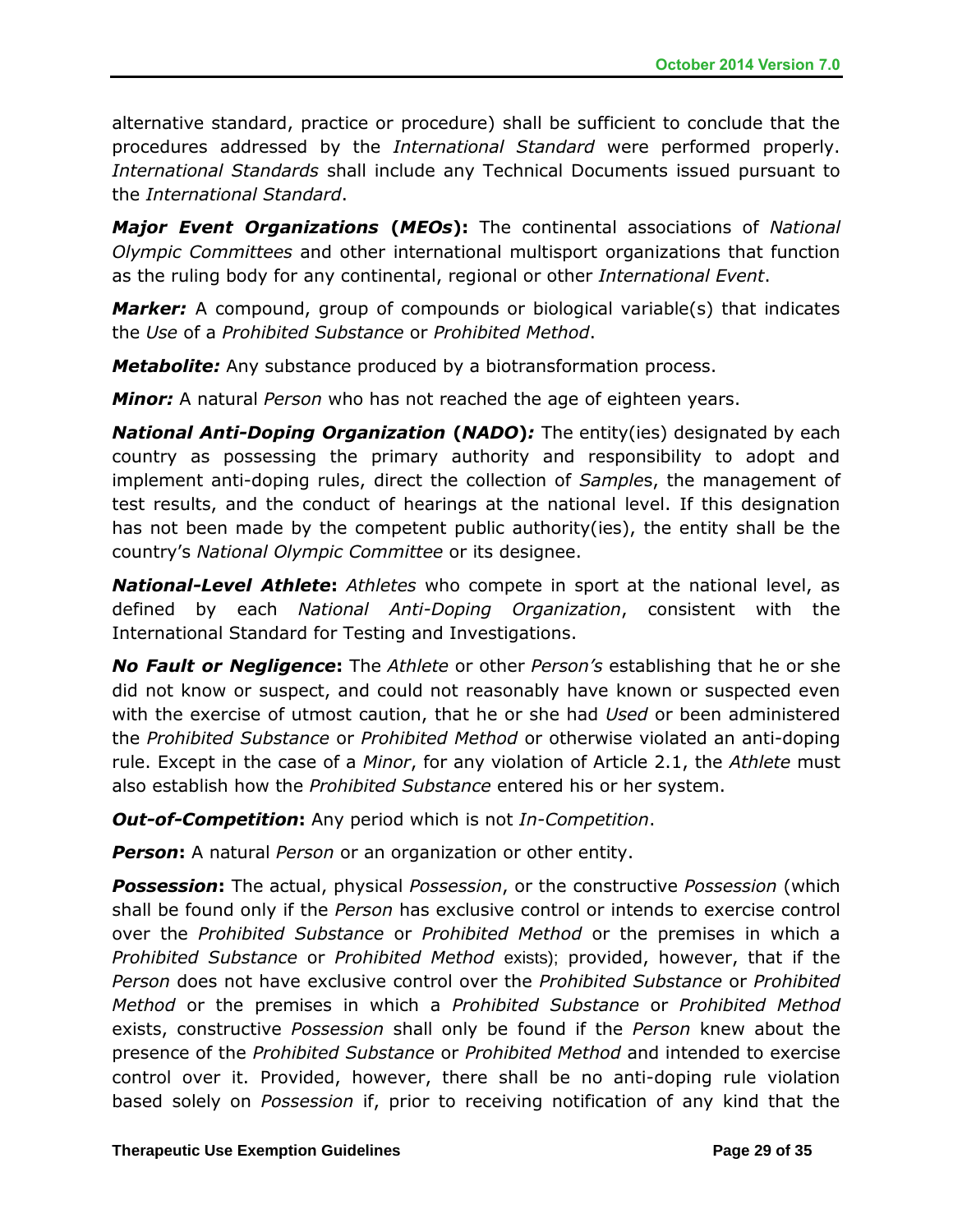*Person* has committed an anti-doping rule violation, the *Person* has taken concrete action demonstrating that the *Person* never intended to have *Possession* and has renounced *Possession* by explicitly declaring it to an *Anti-Doping Organization*. Notwithstanding anything to the contrary in this definition, the purchase (including by any electronic or other means) of a *Prohibited Substance* or *Prohibited Method* constitutes *Possession* by the *Person* who makes the purchase.

*[Comment to Possession: Under this definition, steroids found in an Athlete's car would constitute a violation unless the Athlete establishes that someone else used the car; in that event, the Anti-Doping Organization must establish that, even though the Athlete did not have exclusive control over the car, the Athlete knew about the steroids and intended to have control over the steroids. Similarly, in the example of steroids found in a home medicine cabinet under the joint control of an Athlete and spouse, the Anti-Doping Organization must establish that the Athlete knew the steroids were in the cabinet and that the Athlete intended to exercise control over the steroids. The act of purchasing a Prohibited Substance alone constitutes Possession, even where, for example, the product does not arrive, is received by someone else, or is sent to a third party address.]*

*Prohibited List***:** The List identifying the *Prohibited Substances* and *Prohibited Methods*.

*Prohibited Method***:** Any method so described on the *Prohibited List*.

*Prohibited Substance***:** Any substance, or class of substances, so described on the *Prohibited List*.

*Registered Testing Pool* **(***RTP***):** The pool of highest-priority *Athletes* established separately at the international level by International Federations and at the national level by *National Anti-Doping Organizations*, who are subject to focused *In-Competition* and *Out-of-Competition Testing* as part of that International Federation's or *National Anti-Doping Organization's* test distribution plan and therefore are required to provide whereabouts information as provided in Article 5.6 and the International Standard for Testing and Investigations.

*Sample* **or** *Specimen***:** Any biological material collected for the purposes of *Doping Control*.

*[Comment to Sample or Specimen: It has sometimes been claimed that the collection of blood Samples violates the tenets of certain religious or cultural groups. It has been determined that there is no basis for any such claim.]*

*Signatories***:** Those entities signing the *Code* and agreeing to comply with the *Code*, as provided in Article 23.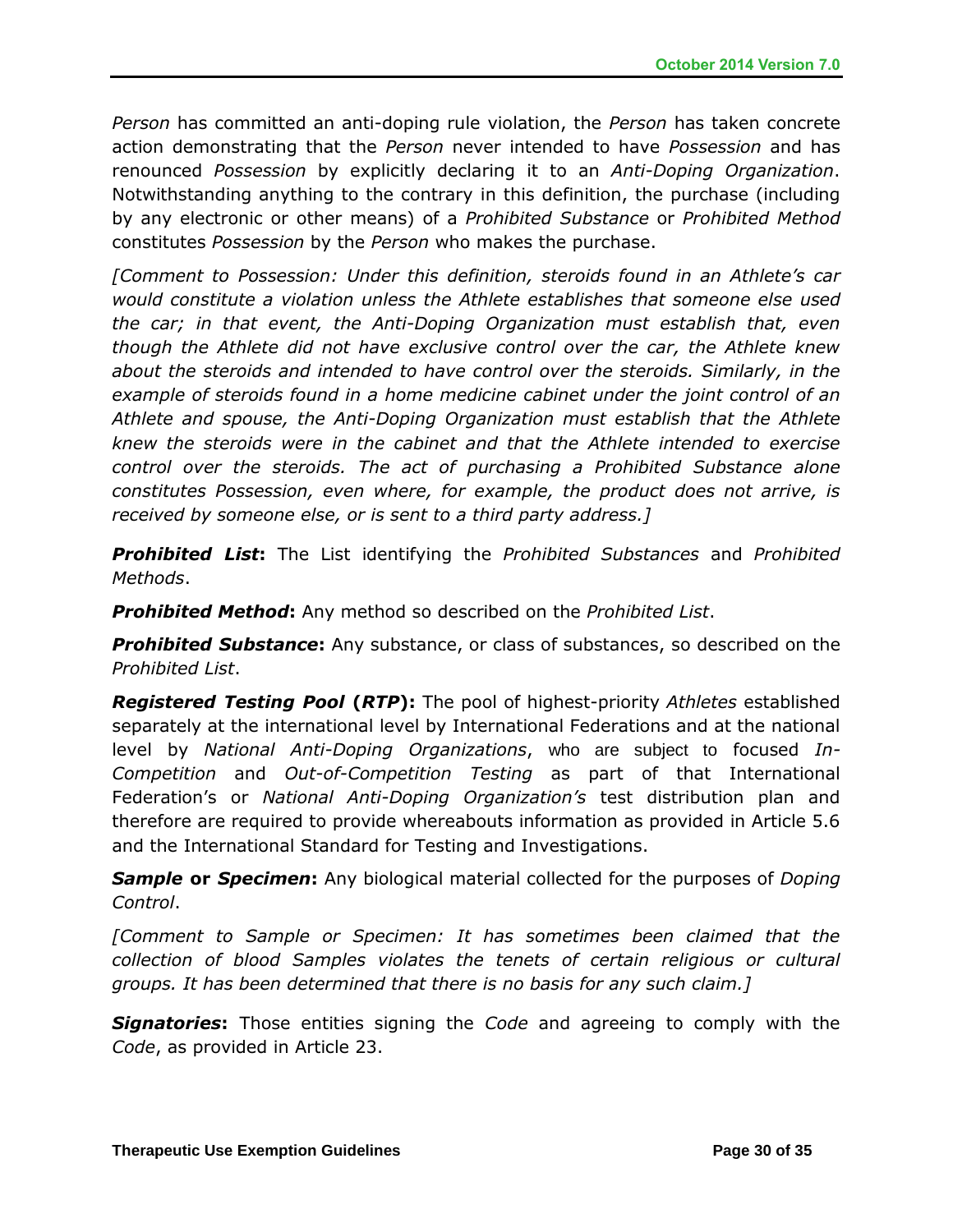*Testing***:** The parts of the *Doping Control* process involving test distribution planning, *Sample* collection, *Sample* handling, and *Sample* transport to the laboratory.

*TUE***:** Therapeutic Use Exemption, as described in Article 4.4.

*Use***:** The utilization, application, ingestion, injection or consumption by any means whatsoever of any *Prohibited Substance* or *Prohibited Method*.

*WADA***:** The World Anti-Doping Agency.

#### **13.2 ISTUE Defined Terms**

**Therapeutic:** Of or relating to the treatment of a medical condition by remedial agents or methods; or providing or assisting in a cure.

**Therapeutic Use Exemption Committee (TUEC):** The panel established by an *Anti-Doping Organization* to consider applications for *TUEs*.

*WADA* **TUEC:** The panel established by *WADA* to review the *TUE* decisions of other *Anti-Doping Organizations*.

#### **13.3 ISTI Defined Terms**

**Results Management Authority (RMA):** The organization that is responsible, in accordance with *Code* Article 7.1, for the management of the results of *Testing* (or other evidence of a potential anti-doping rule violation) and hearings, whether (1) an *Anti-Doping Organization* (for example, the International Olympic Committee or other *Major Event Organization*, *WADA*, an International Federation, or a *National Anti-Doping Organization*); or (2) another organization acting pursuant to the authority of and in accordance with the rules of the *Anti-Doping Organization* (for example, a National Federation that is a member of an International Federation). In respect of Whereabouts Failures, the Results Management Authority shall be as set out in Article I.5.1.

**Test Distribution Plan:** A document written by an *Anti-Doping Organization* that plans *Testing* on *Athletes* over whom it has *Testing* Authority, in accordance with the requirements of Article 4 of the International Standard for Testing and Investigations.

*Testing* **Authority:** The organization that has authorized a particular *Sample* collection, whether (1) an *Anti-Doping Organization* (for example, the International Olympic Committee or other *Major Event Organization*, *WADA*, an International Federation, or a *National Anti-Doping Organization*); or (2) another organization conducting *Testing* pursuant to the authority of and in accordance with the rules of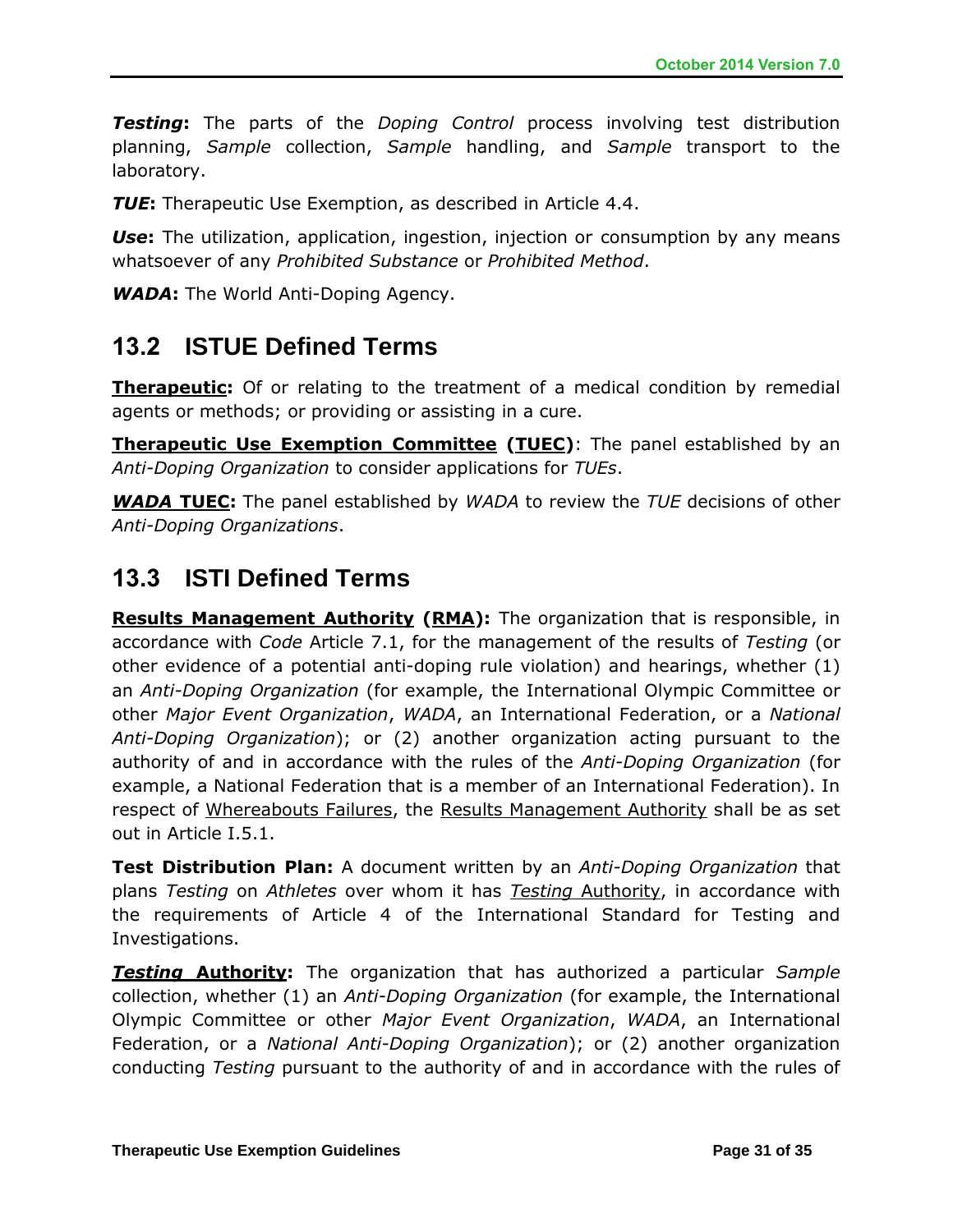the *Anti-Doping Organization* (for example, a National Federation that is a member of an International Federation).

#### **13.4 ISL Defined Terms**

**Laboratory(ies):** (A) *WADA*-accredited laboratory(ies) applying test methods and processes to provide evidentiary data for the detection of *Prohibited Substances*, *Methods* or *Markers* on the *Prohibited List* and, if applicable, quantification of a Threshold Substance in *Samples* of urine and other biological matrices in the context of anti-doping activities.

**Major** *Event***:** A series of individual international *Competitions* conducted together under an international multi-sport organization functioning as a ruling body (e.g., the Olympic Games, Pan American Games) and for which a significant increase of resources and capacity, as determined by *WADA*, is required to conduct *Doping Control* for the *Event*.

#### **13.5 ISPPPI Defined Terms**

**Personal Information:** Information, including without limitation Sensitive Personal Information, relating to an identified or identifiable *Participant* or relating to other *Persons* whose information is Processed solely in the context of an *Anti-Doping Organization's* Anti-Doping Activities.

*[3.2 Comment: It is understood that Personal Information includes, but is not limited to, information relating to an Athlete's name, date of birth, contact details and sporting affiliations, whereabouts, designated therapeutic use exemptions (if any), anti-doping test results, and results management (including disciplinary hearings, appeals and sanctions). Personal Information also includes personal details and contact information relating to other Persons, such as medical professionals and other Persons working with, treating or assisting an Athlete in the context of Anti-Doping Activities. Such information remains Personal Information and is regulated by this Standard for the entire duration of its Processing, irrespective of whether the relevant individual remains involved in organized sport.]*

**Processing (and its cognates, Process and Processed):** Collecting, retaining, storing, disclosing, transferring, transmitting, amending, deleting or otherwise making use of Personal Information.

**Third Party:** Any natural *Person* or legal entity other than the natural *Person* to whom the relevant Personal Information relates, *Anti-Doping Organizations* and Third-Party Agents.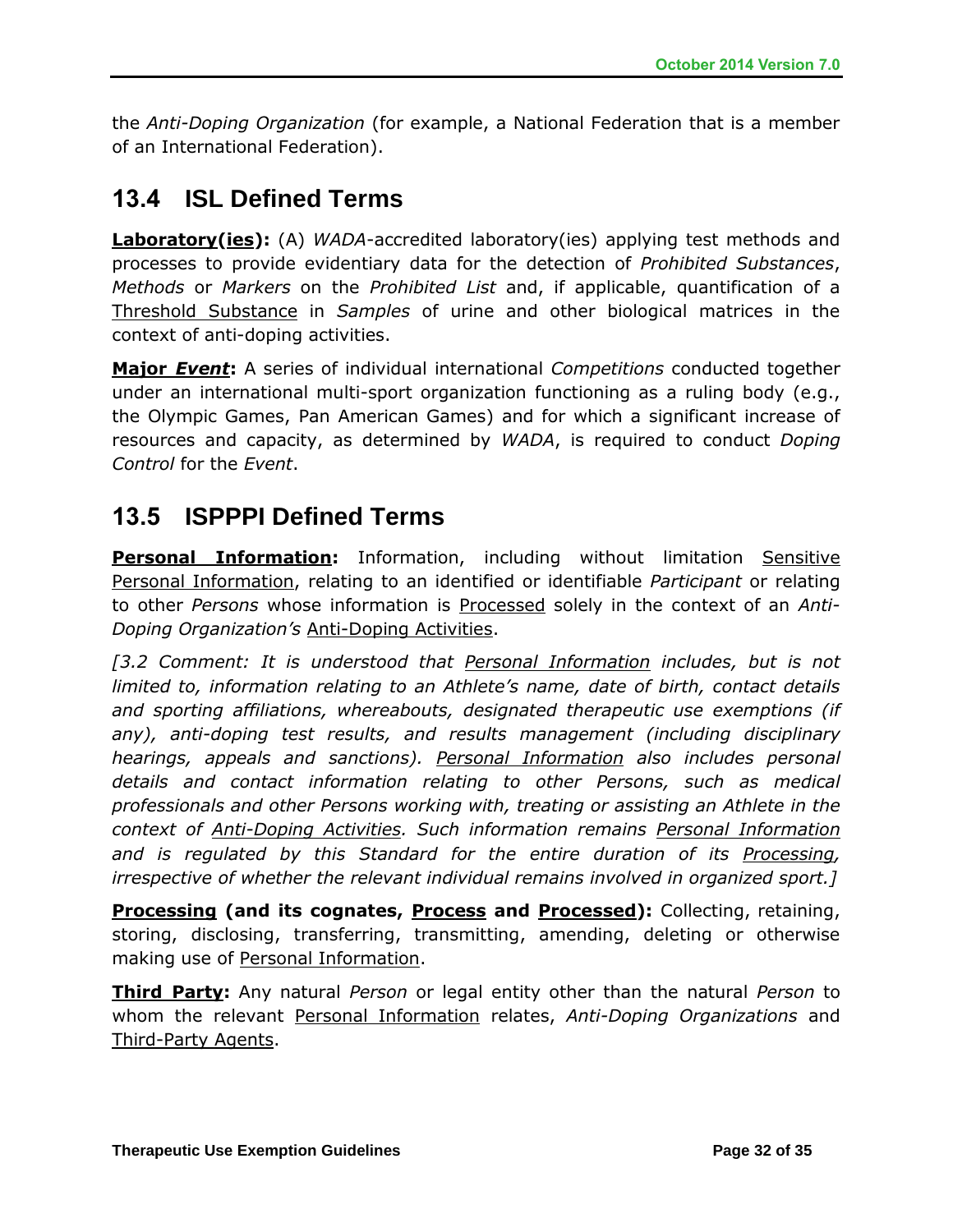# **Annex 1:** *Code* **Article 4.4 Flow Chart**

*TUE* procedure if *Athlete* is not an *International-Level Athlete* when need for *TUE* arises.



*Athlete* enters *Event* for which *Major Event Organization* (*MEO*) has its own *TUE* requirements.

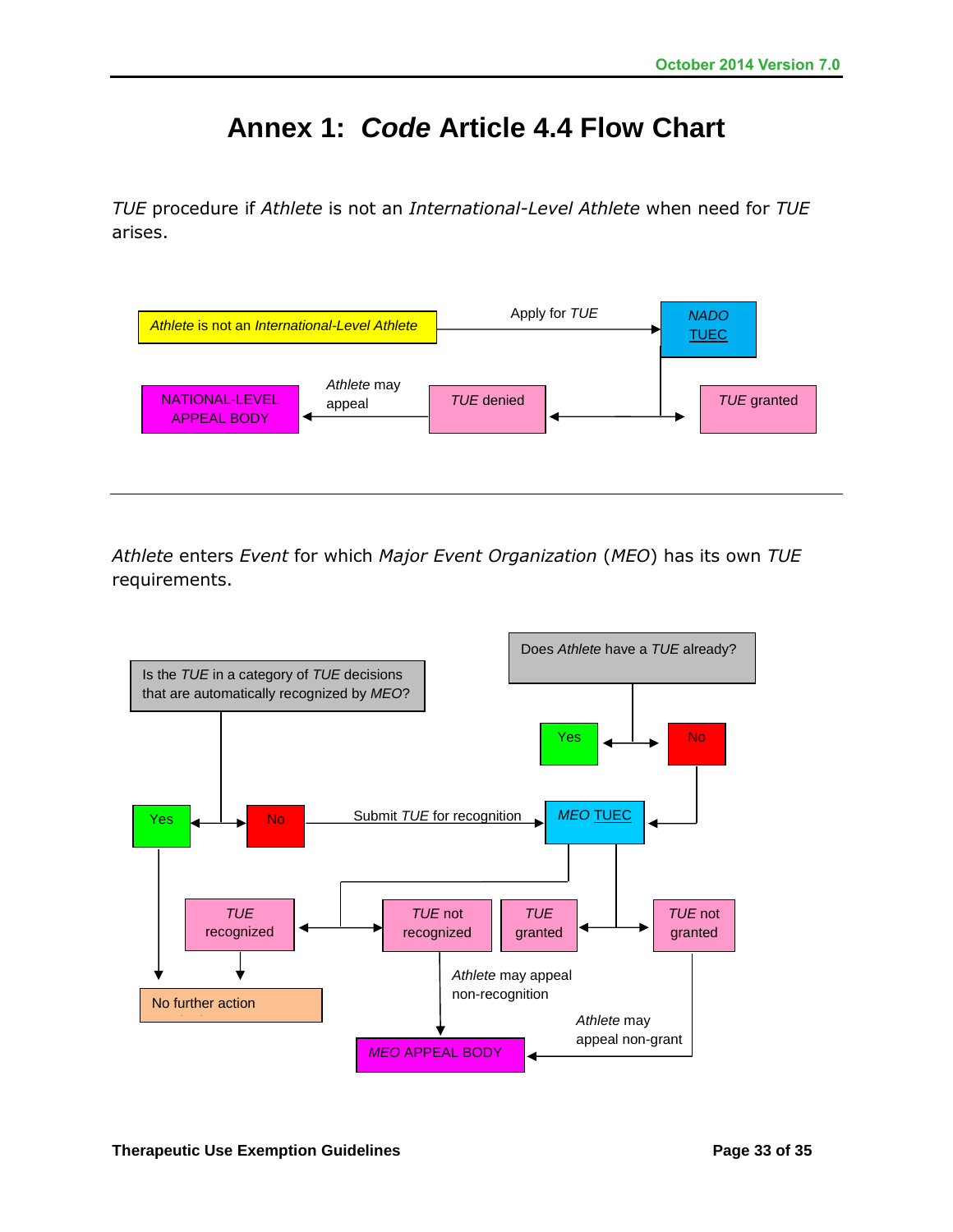*TUE* Procedure if *Athlete* is an *International-Level Athlete* and is subject to the International Federation's (IF's) *TUE* requirements when need for *TUE* arises.